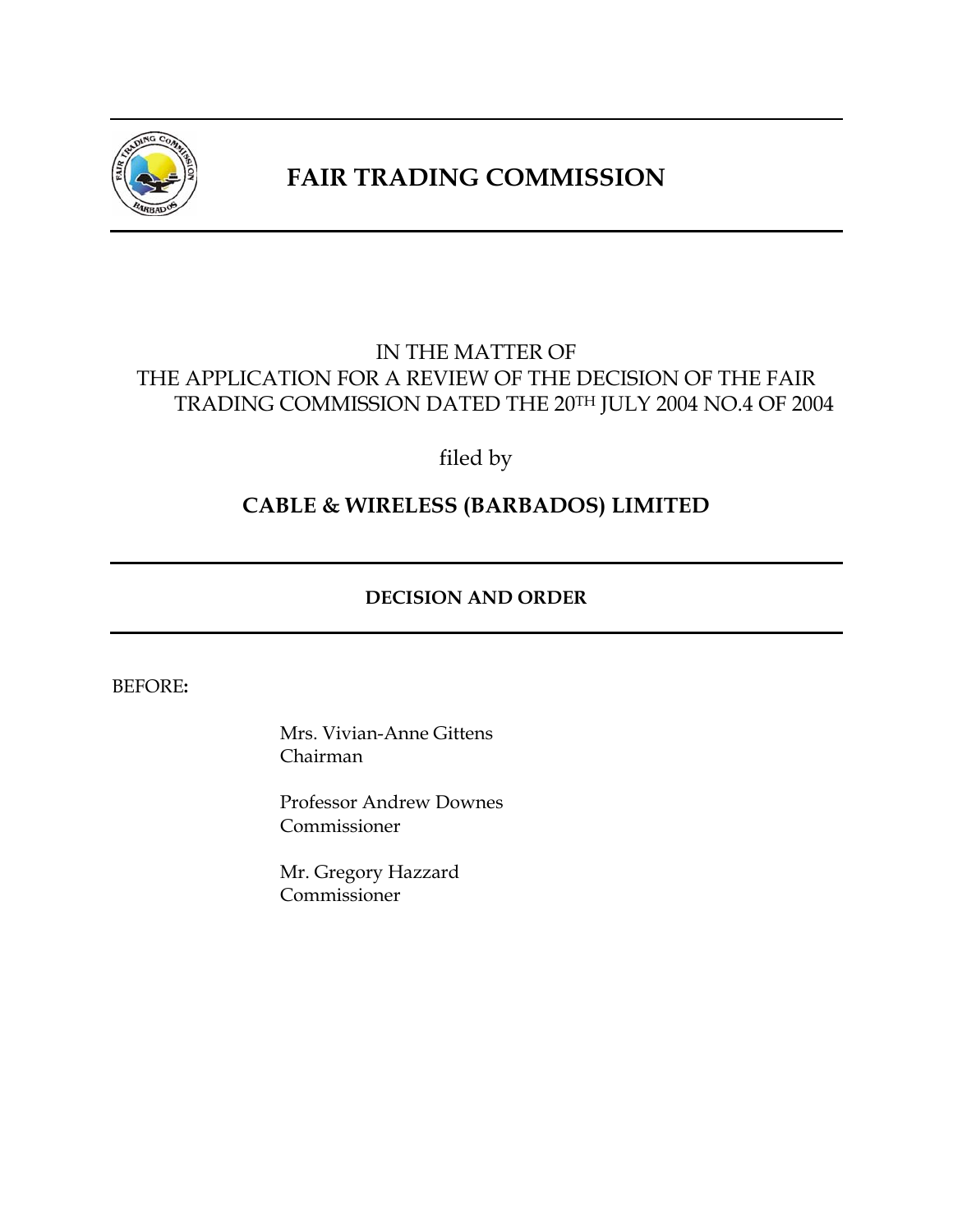#### **IN THE MATTER OF**

*the Fair Trading Commission Act CAP. 326B* 

#### **AND IN THE MATTER OF**

*the Utilities Regulation Act CAP. 282* 

#### **AND IN THE MATTER OF**

*the Utilities Regulation (Procedural) Rules S.I. 2003 No. 104* 

#### **BEFORE**:

Mrs. Vivian-Anne Gittens Chairman

Professor Andrew Downes Commissioner

Mr. Gregory Hazzard Commissioner

**DATE: January 17, 2005**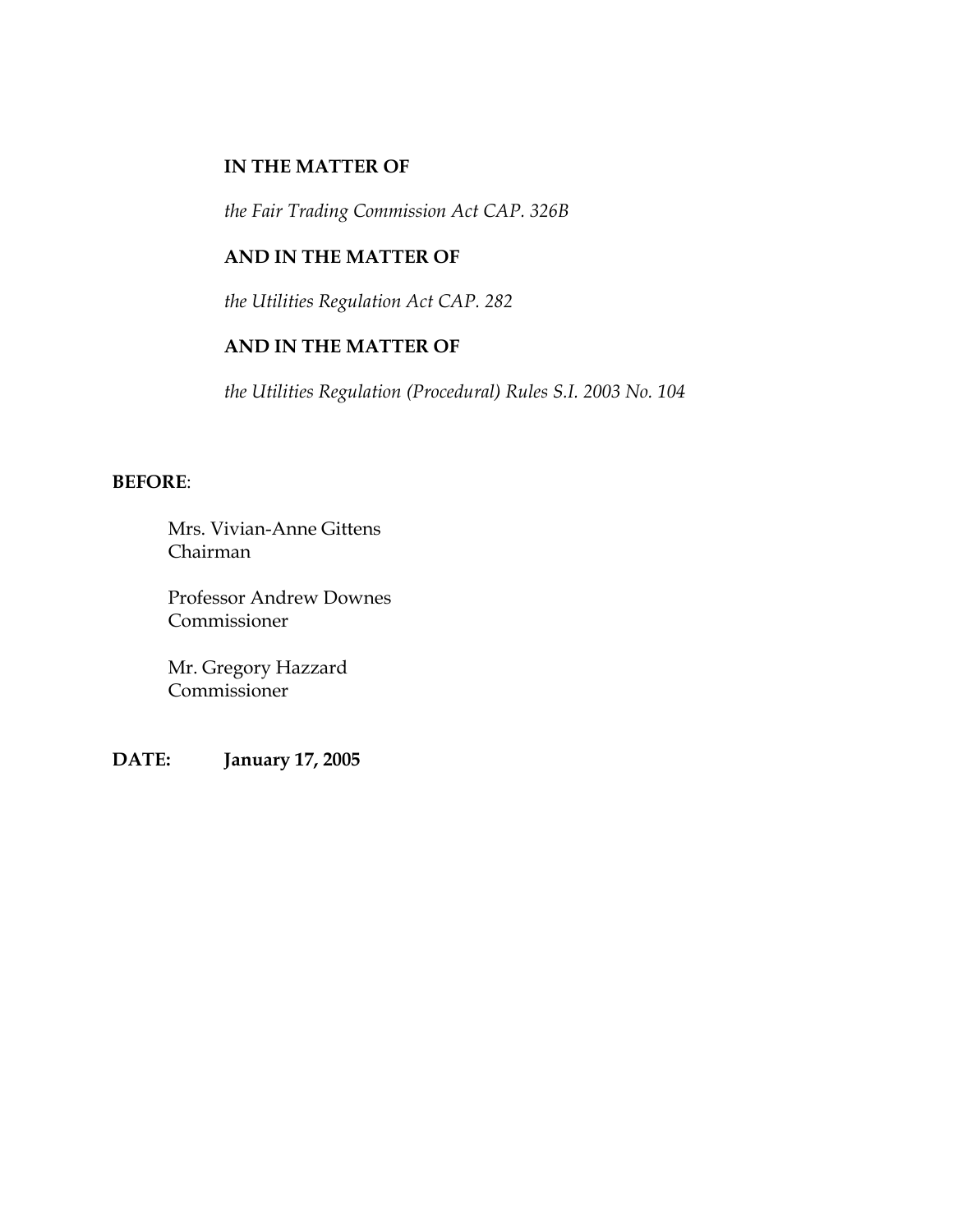## **PART I – BACKGROUND**

## **The Original Application**

- **1.** Cable & Wireless (Barbados) Ltd. "the Company" submitted an application to the Fair Trading Commission "Commission" on August 5, 2003 seeking:
	- (a) *an adjustment to the domestic line rate for business and residential customers;*
	- (b) *the introduction of flat rate charging plans and usage based rates for domestic calls made from fixed lines;*
	- (c) *such further or other relief not inconsistent with the above as the Commission sees fit.*
- **2.** The Company in its application proposed revised rates for residential and business users of the domestic service. The Company stated that should the proposed domestic rates be approved, the Company intends to adjust international direct dialled (IDD) rates below the current maximum rates.

## **Original Decision**

**3.** The Commission issued its decision on July 20, 2004 inter alia denying the Company's application for a rate adjustment and the introduction of usage based/flat rate plans for reasons fully set out in its decision.

## **Filing of the Motion for Review**

**4.** The Company filed a Notice of Motion for Review pursuant to section 36 of the Fair Trading Commission Act CAP 326B and Rule 53 of the Utilities Regulation (Procedural) Rules, S.I. 104 of 2003 on August 5, 2004.

## **Order requested by the Company**

**5.** The relief sought by the Company in its Motion for Review is the relief sought by the Company in its original application.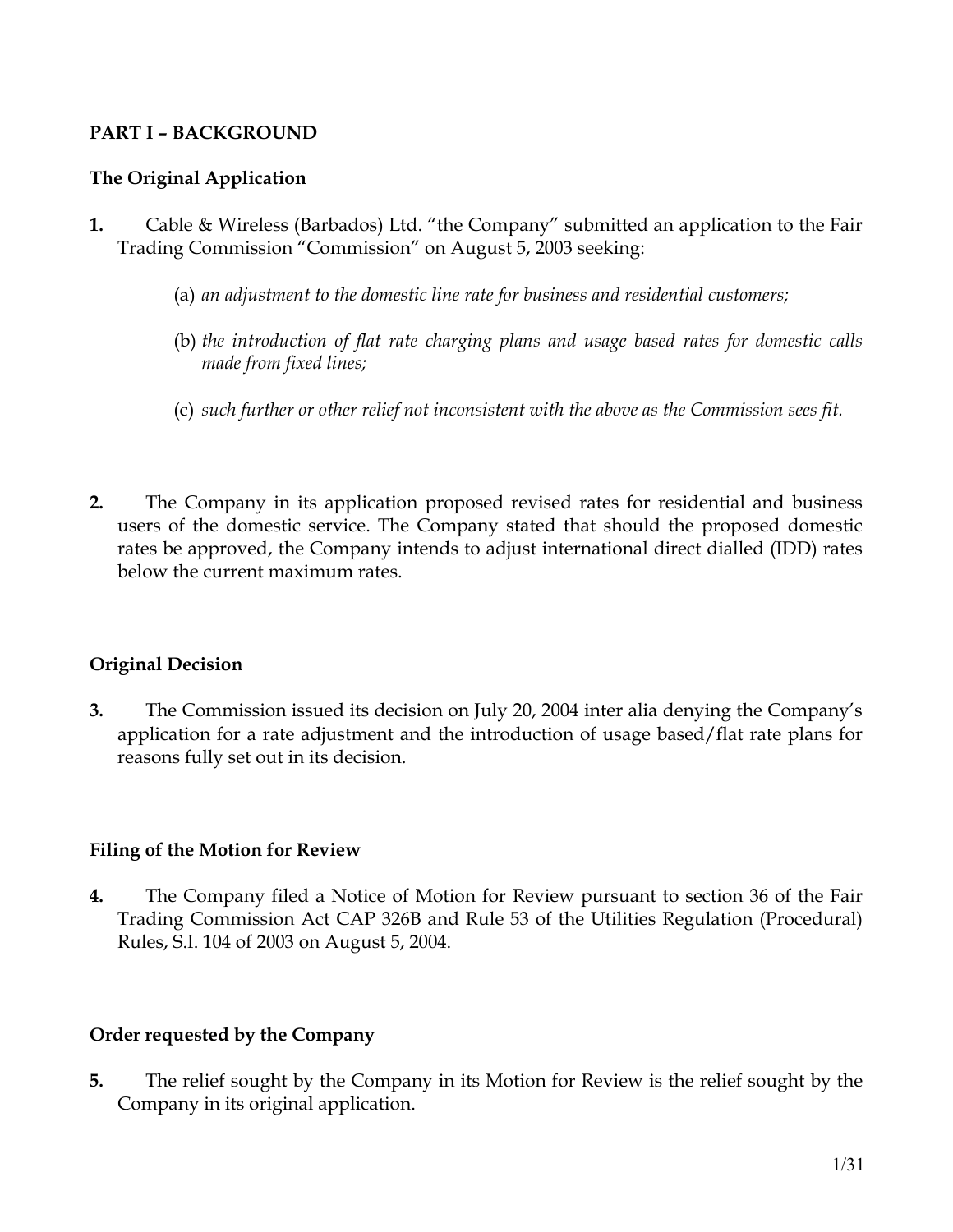**6.** In addition, the Company now seeks from the Commission a rate adjustment in relation to domestic fixed to fixed voice and domestic fixed line access as will result in these rates moving towards cost that would allow the Company to make a reasonable rate of return on the capital employed in the provision of domestic fixed to fixed voice and domestic fixed line access. The Company has left it to the Commission to determine the final rate structure that would achieve this result be it that proposed by the Company or some other rate structure, including a flat rate as placed in evidence.

### **Written Hearing**

- **7.** The Commission decided that (a) the determination of the preliminary issue of whether the matter should be reviewed and (b) the consideration of the review on the merits i.e. to assess whether the decision should be varied or rescinded, would be by means of a written hearing pursuant to Rule 37 (1) of the Utilities Regulation (Procedural) Rules S.I. 2003 No. 104.
- **8.** On October 12, 2004 the Company filed written submissions with the Commission. Intervenors having received late service of the Company's written submissions were granted until November 2, 2004 to file their submissions. The Company filed a written submission of reply on November 16, 2004.
- **9.** The Commission granted leave to make brief oral presentations to persons who so requested. On December 2, 2004 the Commission heard oral summaries of their written submissions from the Company, Public Counsel – on behalf of the Barbados Council for the Disabled and Intervenors - Mr. Alvin Cummins, Barbados Consumer Research Organisation, CARITEL and Mr. Olson Robertson.

#### **Consolidated Hearing**

**10.** Rule 55 (1) of the Utilities Regulation (Procedural) Rules S.I. 2003 No. 104 states:

*"(1) The Commission shall determine with a hearing, in respect of a motion brought under Rule 53 the threshold question of whether the matter should be reviewed or whether there is reason to believe the order should be rescinded or varied."* 

In accordance with Rule 55(3) the Commission decided that it would combine the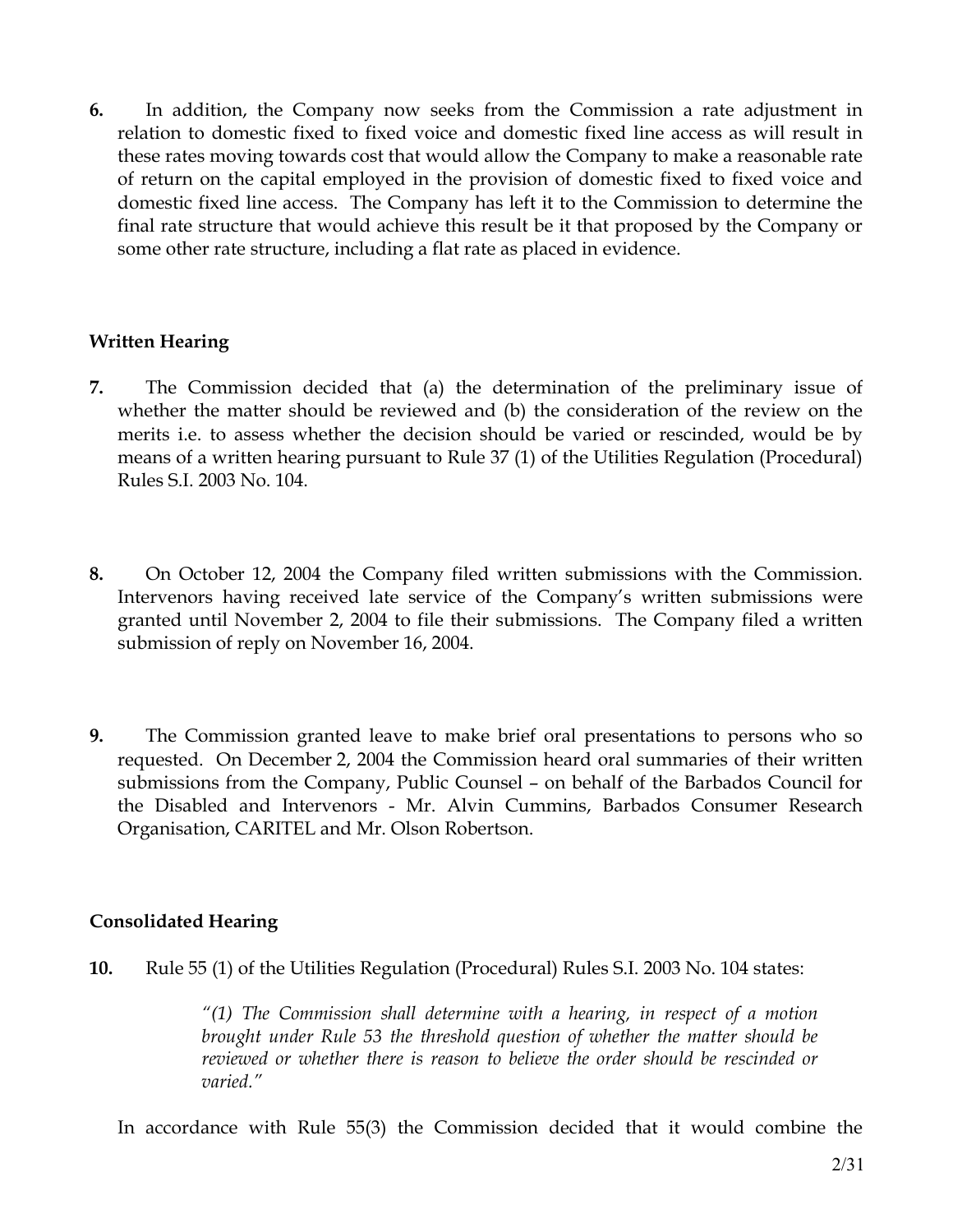consideration of the threshold question and a review on the merits and would hold a consolidated hearing. In light of this the Company and some Intervenors in their written submissions addressed both (a) the threshold question and (b) the review on the merits to determine whether the decision should be varied or rescinded.

### **Intervenor Participation**

**11.** The following Intervenors participated in the proceedings by filing written submissions and presented brief oral summaries in response to the Company's Notice of Motion for Review:

> Public Counsel (on behalf of the Barbados Council for the Disabled) Mr. Alvin Cummins Barbados Consumer Research Organisation Inc. (BARCRO) CARITEL Mr. Olson Robertson Mr. Alvin Thorpe

### **Duty of Commission**

- **12.** In Regulatory Rate Hearings the Commission sits as an adjudicative panel and is required by legislation and principles of natural justice to make a determination based on the evidence put before it. By virtue of section 36 of the Fair Trading Commission Act CAP. 326B the Commission has jurisdiction on application or on its own motion to review vary or rescind any decision given by it. The decision to allow review is not taken lightly and instances when it can review are prescribed by the statutory instrument. The Commission's discretion to review and vary or rescind a decision or order is applied with a view to ensuring there is consistency and predictability in the Commission's decisionmaking process.
- **13.** A review is not a vehicle for applicants or Intervenors to reargue their submissions made at an earlier hearing simply because they do not agree with the decision. Under the Fair Trading Commission Act, the authority of the Commission to allow a review is discretionary. An applicant must first demonstrate, on a prima facie basis, the existence of the permissible grounds of Review, this is referred to as the threshold question.
- **14.** To discharge its first task vis a vis whether a review should be granted the Commission considered the Motion for Review and the complete written submissions and presentations received from the Company and the Intervenors.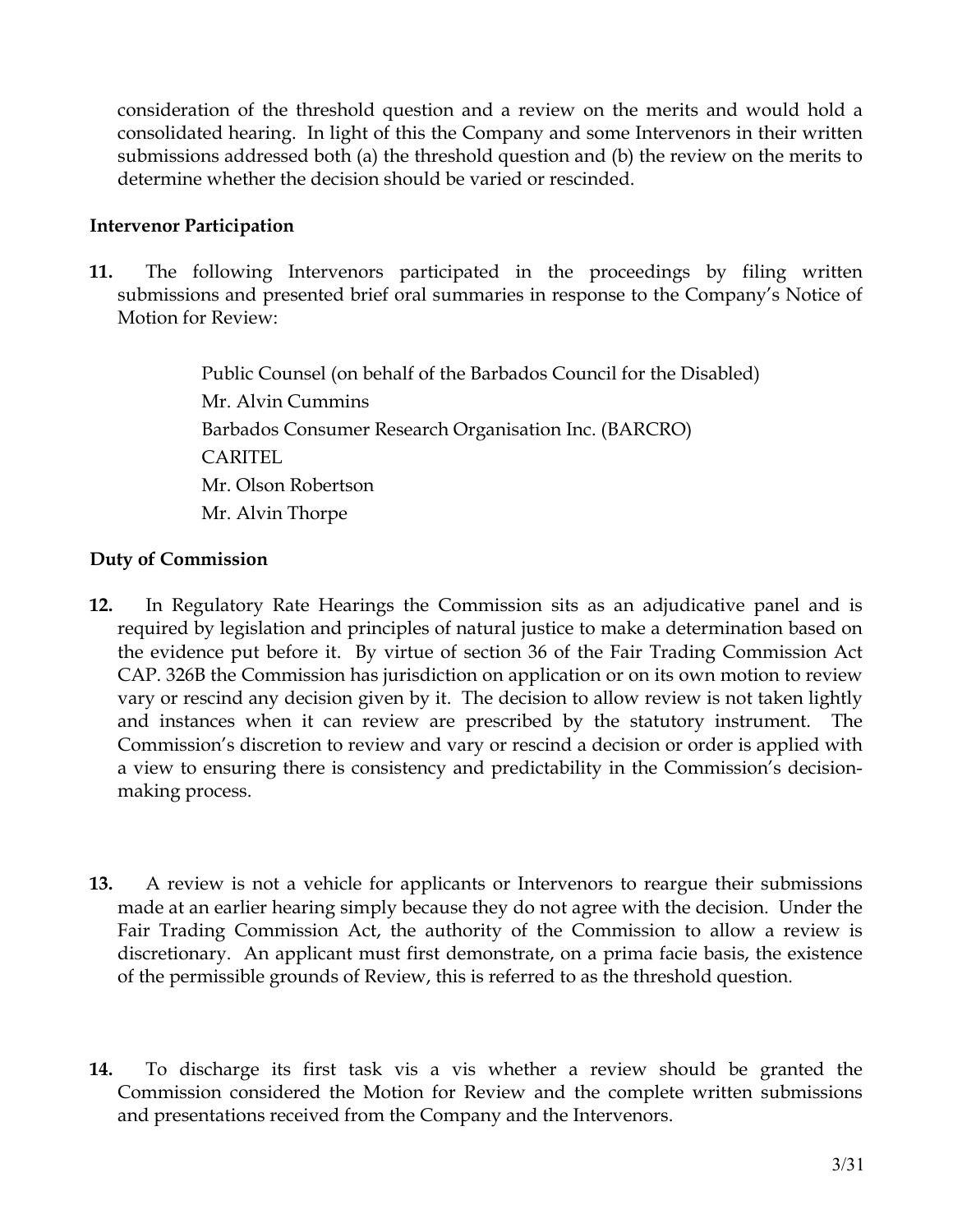#### *The Threshold Question*

- **15.** The Company invited the Commission to consider its full written submissions when determining the threshold question of whether the decision of July 20, 2004 should be reviewed and to determine whether the decision and order should be varied or rescinded – a review on the merits.
- **16.** The Company cited Bell Canada case Telecom Decision CRTC 79-1 Ottawa, February 2, 1979 in support of its view that to meet the threshold for a review an applicant had to demonstrate on a prima facie basis, the existence of one or more of the grounds for review.
- **17.** The Company further submitted that the Commission should also consider the approach set out in Order 53 of the English rules of the Supreme Court and the local equivalent where, for leave to bring an application before the court i.e. standing, an applicant needed only to establish that on a preliminary examination an arguable case exists.
- **18.** Public Counsel in his submissions considered that the Company had misconstrued the threshold question by seeking to rely on Order 53, as this Order establishes a procedure which relates to standing. He further submitted that the Company is required to show on a prima facie basis that an error of law or fact exists by presenting specific examples of error by reference to the evidence. It was his view that the Company had not presented to the Commission any facts which would support (a) the existence of an error in fact or in law or (b) that the decision raised an important principle.
- **19.** The Commission does not agree with the Company that the rules relevant to Order 53 or those which seek to determine issues of standing or locus standi are applicable when one is determining the threshold question. Order 53 addresses a situation where a potential applicant seeks to establish standing. The Utilities Regulation (Procedural) Rules has its own rules with respect to standing. These are set out at Rule 53. By virtue of the Utilities Regulation (Procedural) Rules Rule 53(2) the Company already has locus standi to request a review.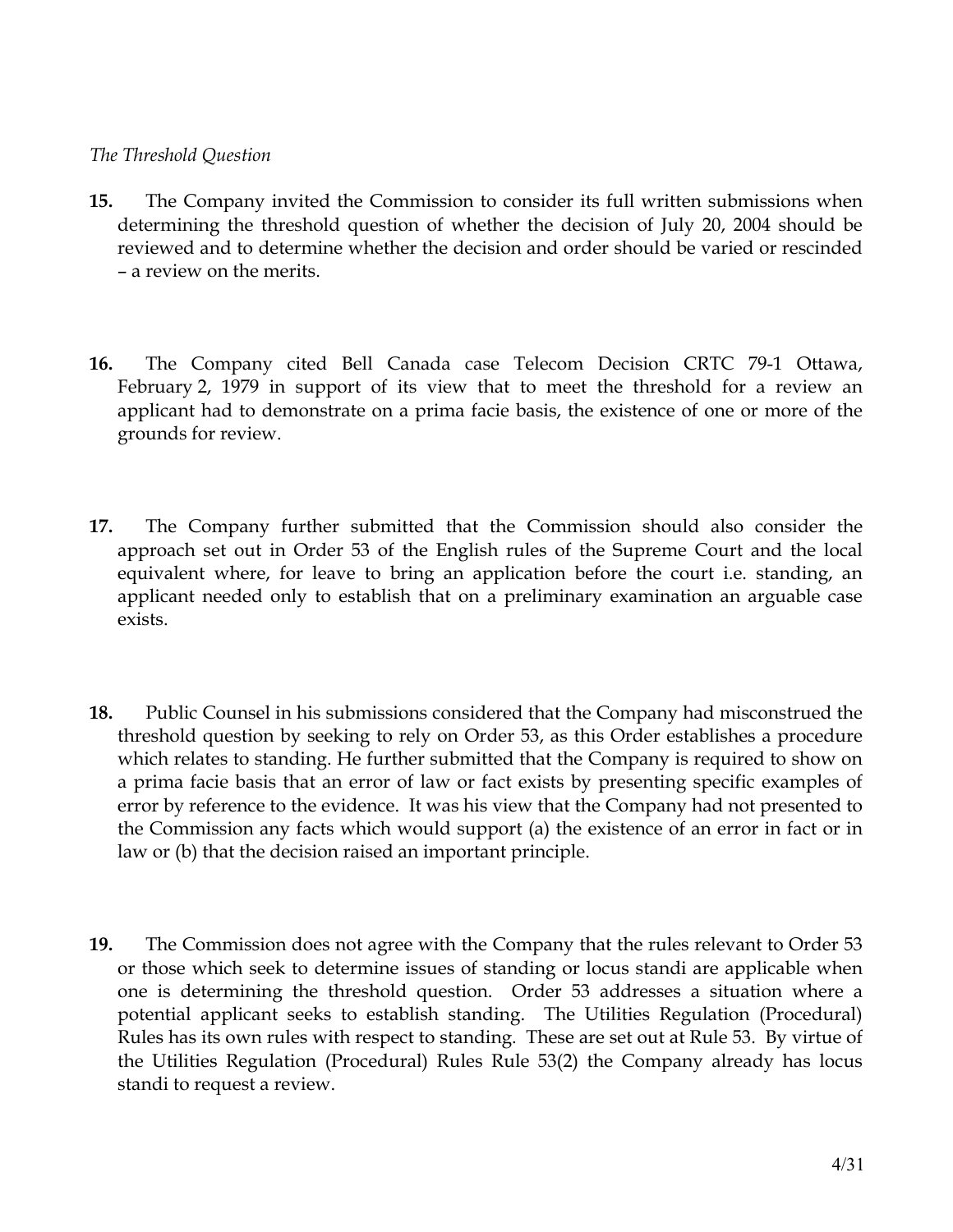- **20.** The threshold question as set out at Rule 55(1) is a distinct and separate matter from that of locus standi. The Commission approached the threshold question by considering whether the Company had established on a prime facie basis that an error of fact or law existed or that the decision raised an important principle that contravenes or contradicts established regulatory principles.
- **21.** According to Black's Law Dictionary, a prima facie case is:
	- (a) the establishment of a legally required rebuttable presumption;
	- (b) a party's production of enough evidence to allow the fact-trier to infer the fact at issue and rule in the party's favour.
- **22.** The Commission in this hearing was in a unique position because of the utilisation of a written hearing and a consolidated process to have before it all the submissions that would have been presented to support a review on the merits. With this body of arguments before it the Commission took the opportunity to examine the allegations of error and all the grounds submitted in support of the Motion for review, to first determine whether the Company produced enough evidence to infer the existence of a ground for review.

## **PART II – STATUTORY GROUNDS FOR MOTION**

## **Onus of Proof**

**23.** Under section 14 of the Utilities Regulation Act the onus rests on the Company to prove its case and this burden applies to this Motion for Review proceedings.

## **Evidence before the Commission**

**24.** The Company has not filed an affidavit in this hearing setting out the facts on which it relies in support of its Motion for Review. The Utilities Regulation (Procedural) Rules requires the filing of such an affidavit. Rule 54 (1) states that the Company must comply with Rule 8 and file an affidavit setting out the relevant facts it relies on in support of its Motion.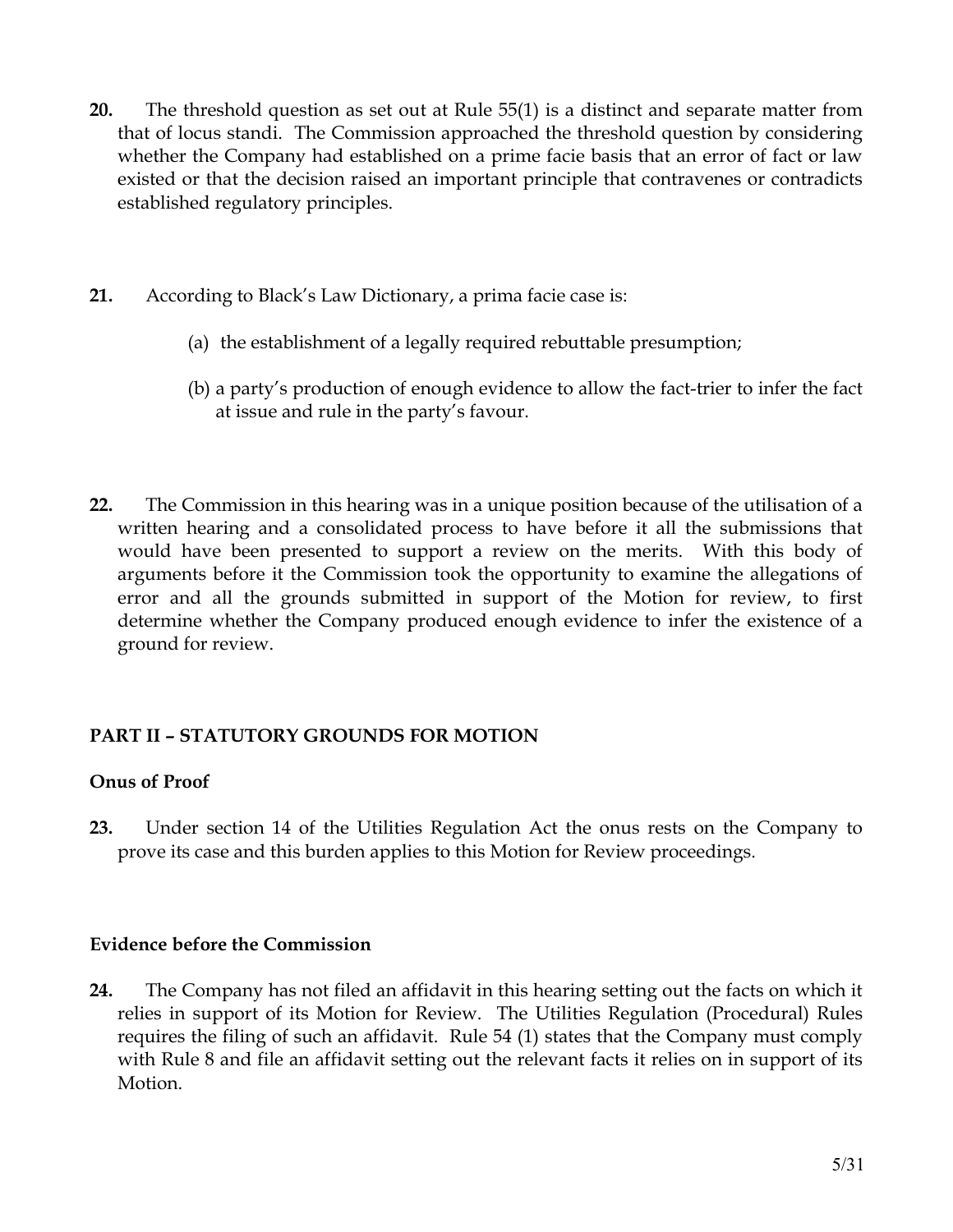- **25.** The Company filed a Notice of Motion for Review and Written Submissions. In its written submissions the Company simply stated it would rely on the evidence on the record of the original hearing.
- **26.** In this Motion for Review the Company did not avail itself of the opportunity to place before the Commission any facts by way of affidavit. The Company has also not utilised the opportunity presented by this Review proceeding to place before the Commission any facts that were not previously placed in the evidence in the original hearing and which could not have been discovered by reasonable diligence at the time.
- **27.** Further, while the Company initially stated it would request leave to submit further evidence in support of its application for a review the Company later withdrew this request.
- **28.** The Intervenors were of the view that the Company did not present any evidence which met the statutory grounds for review. The Commission was therefore invited by the Intervenors to reject the motion in its entirety.

## **Grounds for Review permitted by Statute**

**29.** Rule 54 of the Utilities Regulation (Procedural) Rules sets out specific grounds on which the Commission can review a decision made in a utility regulation proceeding. These are enumerated at Rule 54 as follows:

> *"54 (1) Every Notice of Motion for Review made under rule 53 (2), in addition to the requirement of rule 8 shall*

- *(a) set out the grounds upon which the motion is made sufficient to justify a review or raise a question as to the correctness of the order or decision and the grounds may include* 
	- *(i) error of law or jurisdiction;*
	- *(ii) error of fact;*
	- *(iii) a change of circumstances;*
	- *(iv) new facts that have arisen;*
	- *(v) facts that were not previously placed in evidence in the proceedings and could not have been discovered by reasonable diligence at the time;*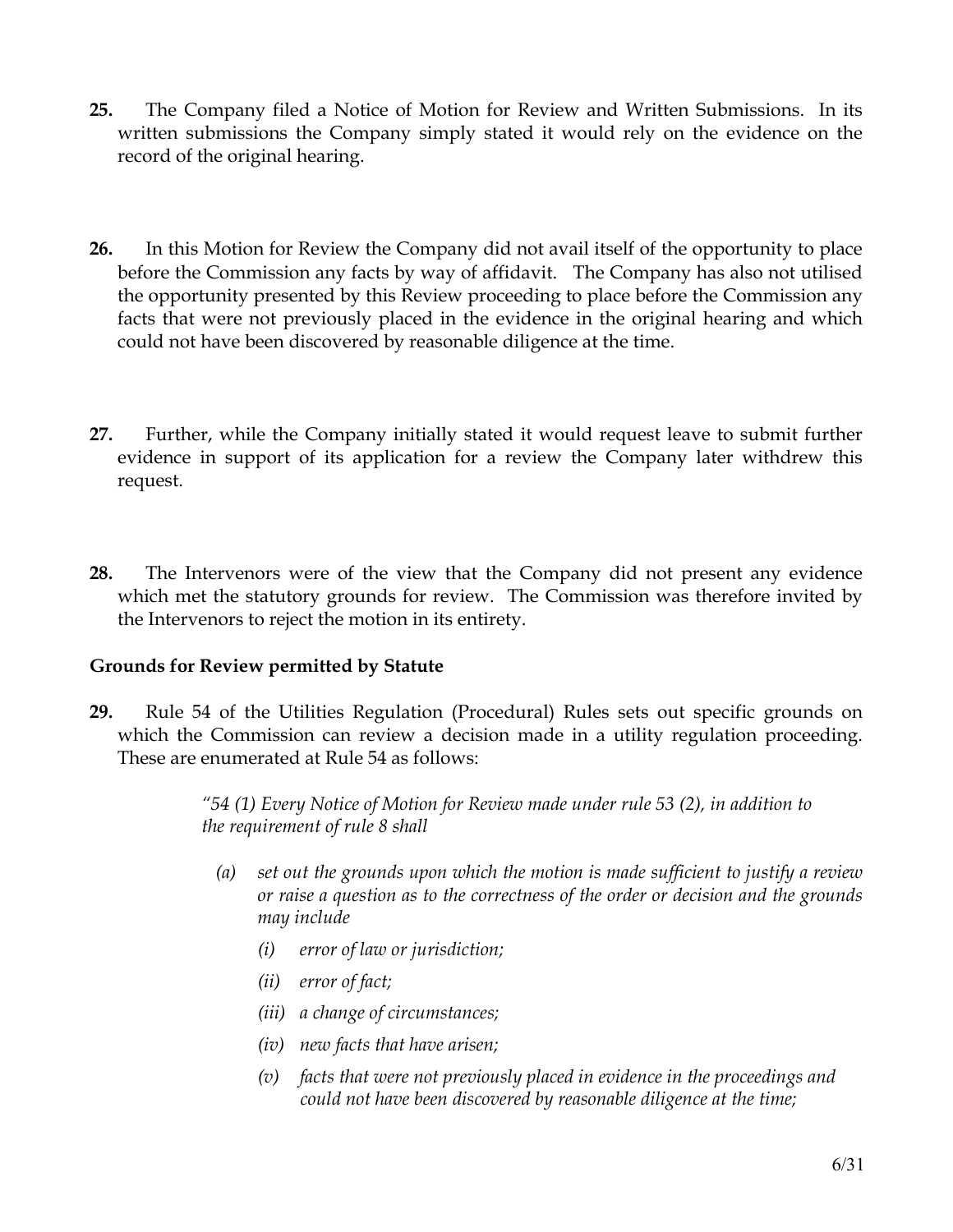*(vi) an important matter of principle that has been raised by the order or decision"* 

## **PART III – POSITION OF THE COMPANY**

- **30.** The Company in its Notice of Motion for Review relied on the following grounds:
	- (i) error of law;
	- (ii) error of fact;
	- (iii) an important matter of principle that has been raised by the order or decision.
- **31.** The Company arguments were set out in written submissions comprising 169 pages. The Commission finds that a great deal of repetition of argument has occurred and therefore sets out the arguments presented by the Company, in summary form as follows:
	- That contrary to the finding in the Decision the Commission had all the information (including but not limited to the revenues from the other services which used the domestic service) which the Commission needed in order to make a proper determination of the Company's application for rate adjustment for the two services namely domestic fixed to fixed voice and domestic fixed line access. Further that even if the Commission needed further information it should have requested the same.
	- That the Commission had misconstrued the Company's original Application "Application" and had therefore erred in its finding that it had to consider other sources of revenue from services which used the domestic network.
	- That by not allowing the Company an adjustment to its rates, the Commission erred and acted in breach of the Utilities Regulation Act in not allowing the Company to make a fair return on capital.
	- That the Commission misinterpreted the Application in respect of which services were the subject of the Application and misinterpreted the Company's evidence and arguments with respect to the revenue requirement being greater than \$24.7 million.
	- That the Commission erred in that it failed to have any or sufficient regard to the Company's cost allocation model called the EAM and wrongly concluded that the EAM "was not particularly useful in determining the Application and that the EAM co-mingles regulated and unregulated cost and revenue."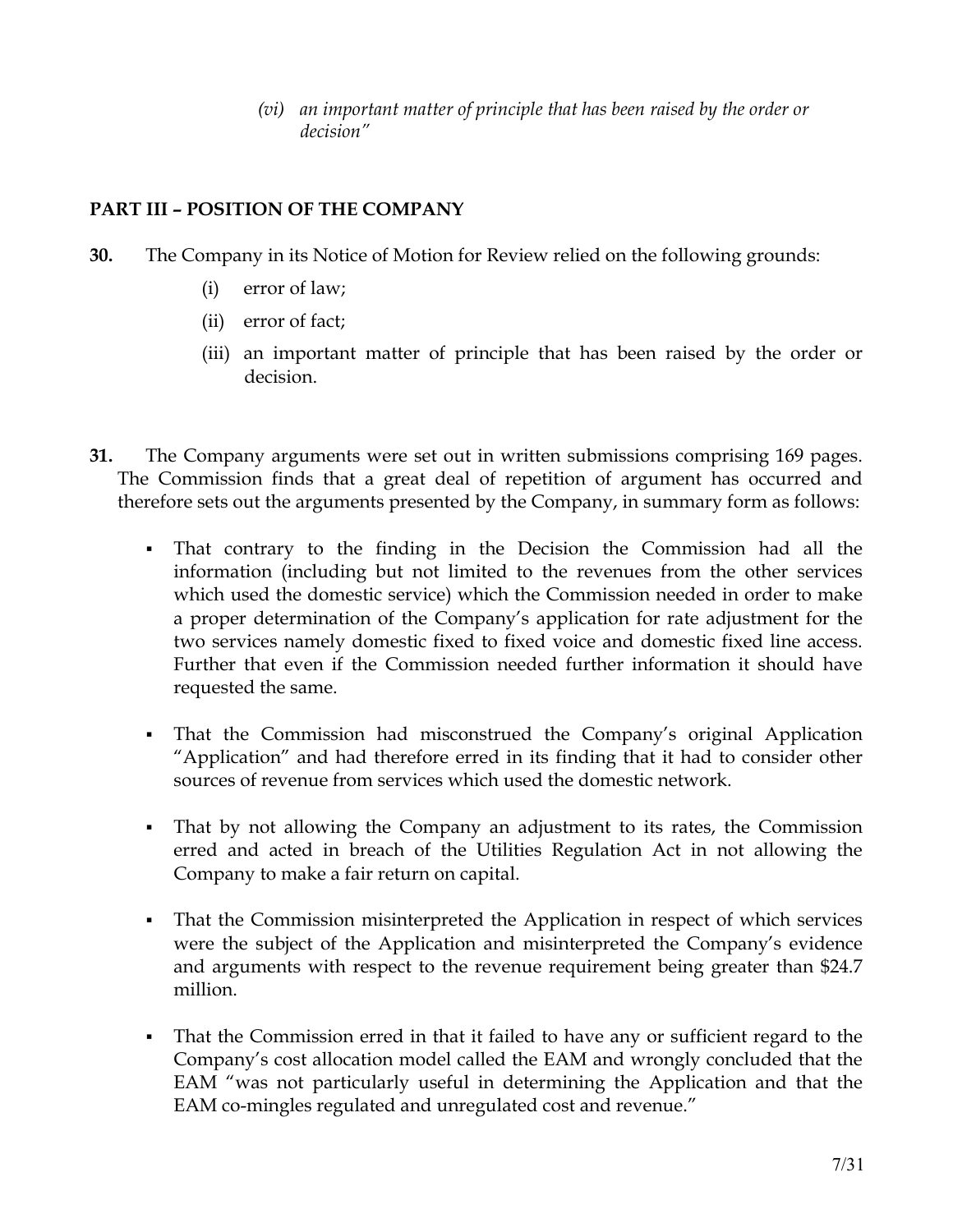- That the Commission erred in its finding that it could not make a determination of the Application until it had information on the availability of financial contributions from the Universal Service Fund and Access Deficit Charges in that revenues from these sources did not exist in the Test Year and still do not exist and that this raises an important principle.
- That the Commission erred in law and fact in determining that the Company did not prove on a balance of probabilities that a rate adjustment was merited. Furthermore, this finding is contrary to the evidence before the Commission which states that the domestic services are provided in substantial deficit and that the relevant services are operated in deficit**.**
- That the Commission did have before it information on which it could have fixed other alternative rates and, misinterpreted its powers and duties under the Utilities Regulation Act which imposes a duty and gives the Commission the latitude to fix fair and reasonable rates.
- That the Commission ignored or failed to give weight to the MOU and Government Policy Objectives outlined in the Green Paper on Telecommunications Sector Policy.
- That the Commission misconstrued or ignored the evidence before it in relation to the proposed mechanism for customers to select a rate plan.
- That the evidence did not support the Commission's finding that an unacceptable degree of uncertainty plagued the model with respect to its ability to generate \$24.7 million.
- That consideration of customer equity is irrelevant to the proper determination of the proposed rate structure.
- That it was never the Company's case that the proposed rate structure was designed to alleviate congestion.
- That the Commission erred in finding the Company did not submit the terms and conditions relevant to the proposed rate structure and that this limited the Commission's full assessment of the effect of the implementation and application of the rates.
- That the Commission erred as it did not indicate to the Company that it was required to carry out a marginal cost study or sensitivity analysis. That such studies were not required by the Public Utilities Board or by any existing rule or principle.
- That the Commission breached the duty of fairness and principles of natural justice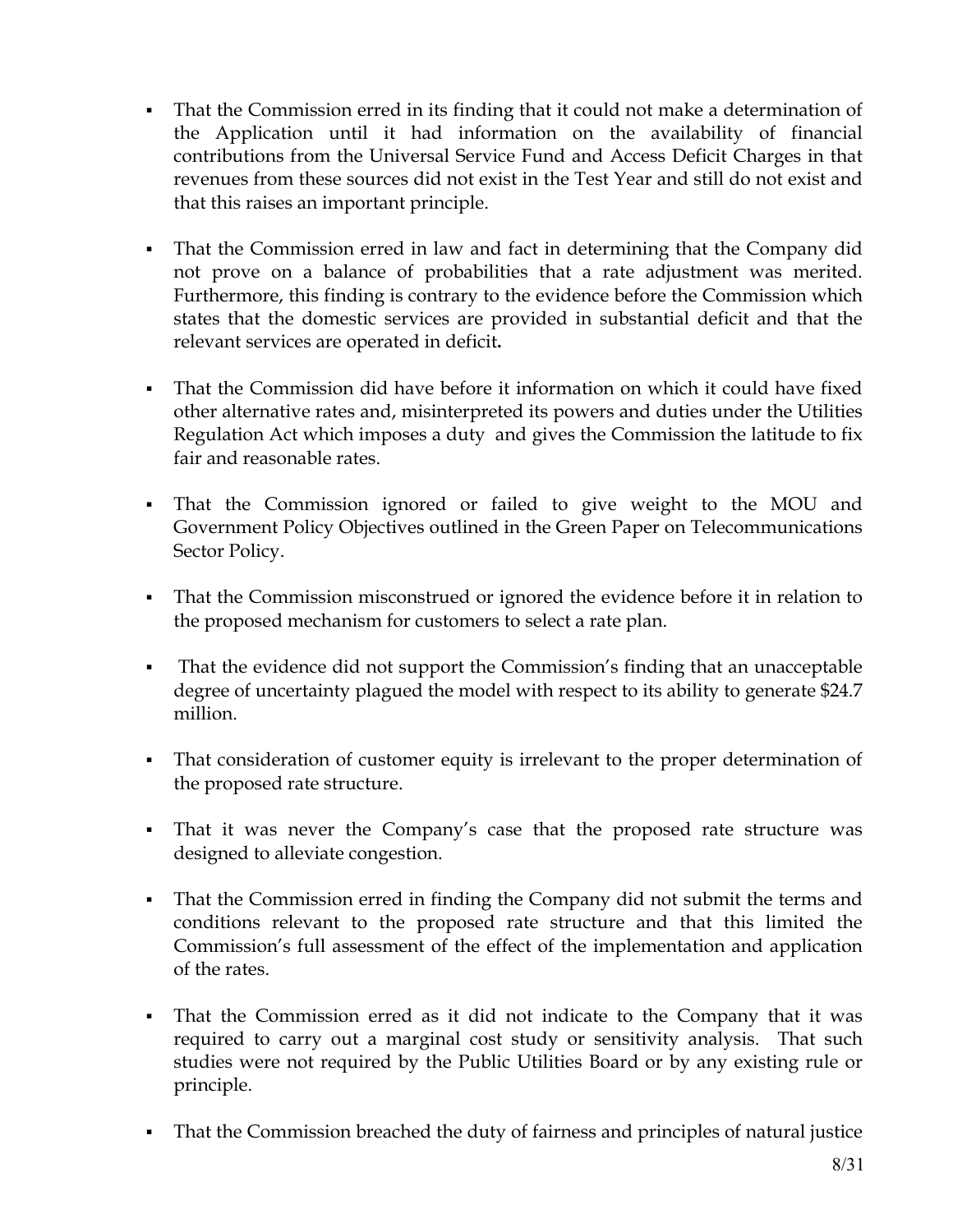in its failure to give adequate and sufficient reasons for its Decision.

- That the Commission excluded legitimate costs from the Company's revenue requirements without valid justification for exclusion namely deferred taxes and rate case expenses.
- That the Commission erred in law and in fact in considering the effect of CPE as an asset. CPE is irrelevant to the determination of rates and cost of service.
- That the Commission misunderstood or misapplied certain aspects of the law relating to the Revenue Apportionment Order and section 15 (3) of the Utilities Regulation Act.

## **PART IV – REASONS FOR DECISION**

### **The Company's Grounds for a Review**

- **32.** The Company argued in its Written Submissions that some twenty-eight (28) instances exist that would show that the Commission "erred in law and/or fact" in various areas of its Decision; sometimes it cited law relating to each type of error and referred to sections of the evidence presented at the main hearing. However in large part the Company has failed throughout to identify specifically any areas of evidence and to demonstrate to the Commission where it fell into an error of law or an error of fact, or possibly an error of mixed law and fact.
- **33.** The Company left it up to the Commission, to search the record and the references it gave, to determine whether the evidence exists that would demonstrate a misinterpretation and that would show, in the mentioned situations where an error of law or an error of fact occurred.
- **34.** The Company in its Motion for Review and Written Submissions advances arguments in support of its request for review. Several of the grounds presented by the Company contained repetition of submissions. Where common or related issues are raised, for convenience and clarity the Commission has sought to address them as a group. The Commission will now deal with these grounds seriatim in the body of the Decision.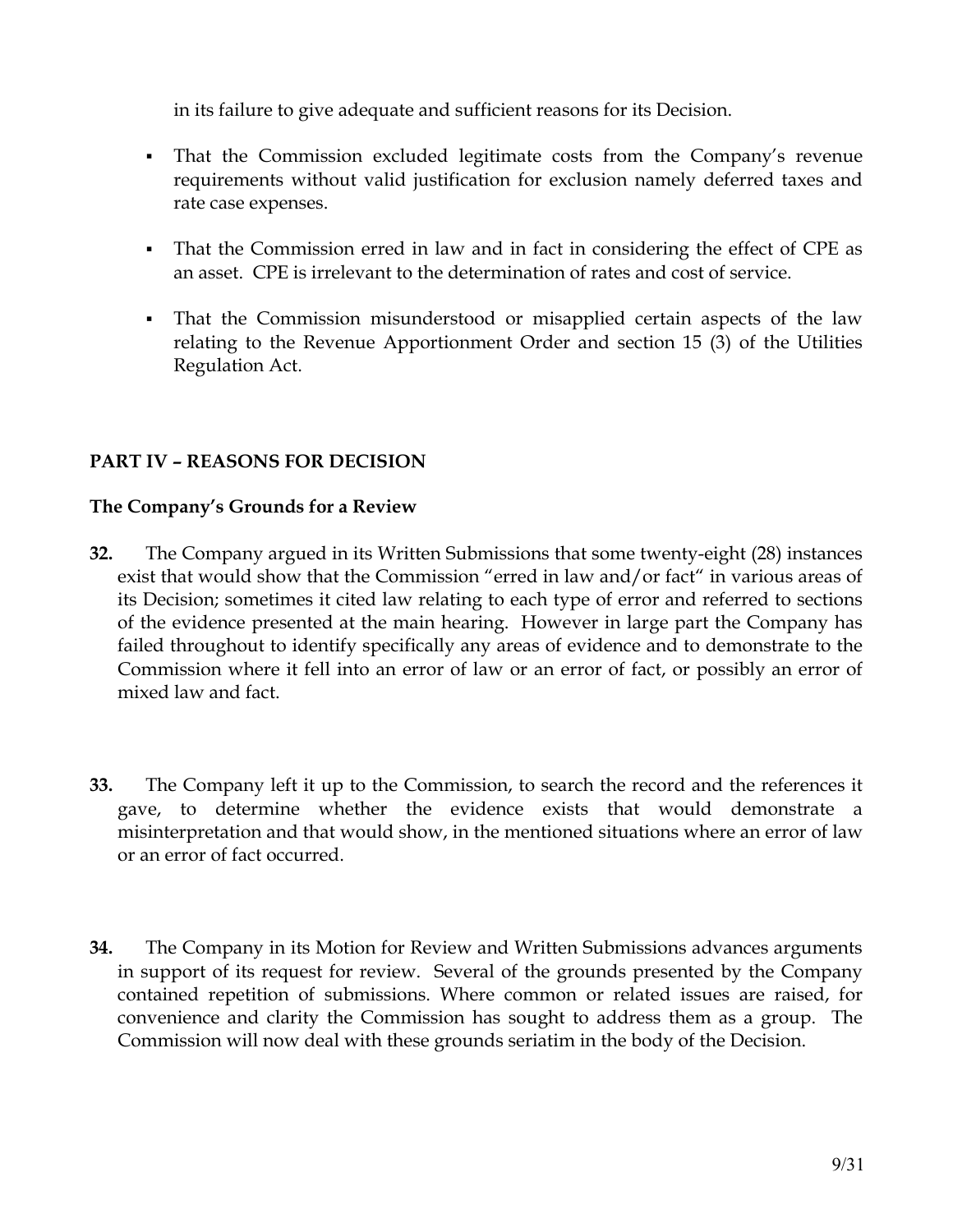## **Grounds 1, 2, 4, 5, 13, 17, 22, 25 and 26 of the Motion for Review**

- The Company argues that the Commission had all the information (including but not limited to the revenues from the other services which used the domestic service) which the Commission needed in order to make a proper determination of the Company's application for rate adjustment for the two services namely domestic fixed to fixed voice and domestic fixed line access. Further that even if the Commission needed further information it should have requested the same from the Company.
- Further that the Commission had misconstrued the Company's original Application and had therefore erred in its finding that it had to consider other sources of revenue from services which used the domestic network.
- That by not allowing the Company an adjustment to its rates, the Commission erred and acted in breach of the Utilities Regulation Act in not allowing the Company to make a fair return on capital.
- That the Commission misinterpreted the Application in respect of which services were the subject of the Application and misinterpreted the Company's evidence and arguments with respect to the revenue requirement being greater than \$24.7 million.

## *Nature of the Company's Application*

- **35.** In its application the Company requested that the Commission approve an adjustment to the line rental rate for business and residential customers. In order to do this the Commission as regulator must examine the revenue requirement of the domestic service as provided in the test year by the provider of the domestic service. Such is the proper remit of a regulator in a rate adjustment exercise and is the accepted approach.
- **36.** Revenue requirement is the amount of revenue required by a utility to cover the sum of operating costs including debt service, depreciation, taxes and allowed return on rate base (\$ rate base x cost of capital). The revenue requirement is the total amount of money a utility is eligible to collect from customers through rates.
- **37.** The revenue requirement provided in evidence was that for the domestic service. The Commission was specifically requested by the Company in the relevant part of its application to consider:

"A*n adjustment to the domestic line rate for business and residential customer;"*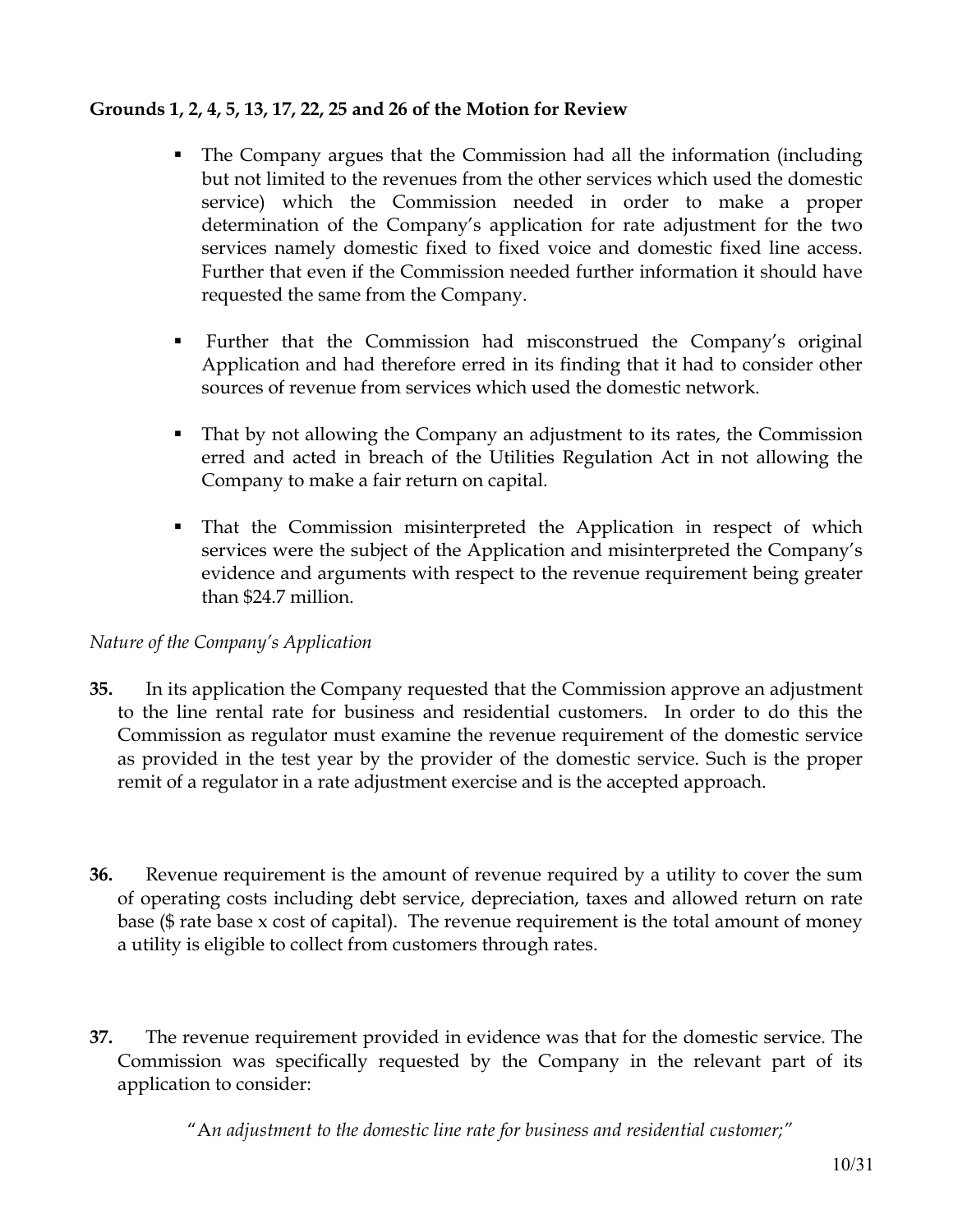- **38.** The Company then sought to have a fair return on its rate base. The rate base being an amount of investment in the domestic service. The Company argues in essence that the Commission should have disregarded this request and only seek to address the revenue requirements of the domestic fixed-to-fixed voice calling and domestic fixed line access.
- **39.** The Company has at times invited the Commission to consider the domestic service and to assess its revenue and costs, yet at other times has requested that the Commission only consider the revenues and costs with respect to the domestic fixed line access and domestic fixed-to-fixed voice calling. This was the first time that the Company sought to introduce a new categorisation and sub-division of the existing line rental service.
- **40.** The existing service is known as line rental for which a (\$28) charge applies. There are no regulated services known as domestic fixed line access and domestic fixed-to-fixed voice calling. The domestic fixed-to-fixed voice calling and domestic fixed line access are constituent parts of a line rental service which is one of a number of services provided under the category of domestic services.
- **41.** The Company presented evidence as to the cost of domestic service and the revenue earned from the domestic service as a whole and sought to demonstrate to the Commission that there was a short fall in the global revenues [as set out in Memorandum of Financial Information with respect to \$199 million revenue requirement]. The application included domestic revenues of \$127 million which were over and above that which was ascribed to the sub-divided line rental service which the Company called (a) domestic fixed-to-fixed voice calling and (b) domestic fixed line access. In this Review as in the original hearing the Company continues to vacillate about the nature and scope of the application before the Commission. This resulted in an inconsistency of argument and requests.
- **42.** The invitation to the Commission, as regulator, to only look at the two services presents a danger in itself given the amalgamation of the Company and the consolidation of the Company's statutory and other financial statements. The regulator's concerns include variations in accounting separation objectives, cross subsidies between regulated and non-regulated services as well as anti-competitive practices. The appearance of a deficit or surplus on a "service" is inextricably linked to the manner in which revenues are imputed and or allocated as well the manner in which costs are treated and reported.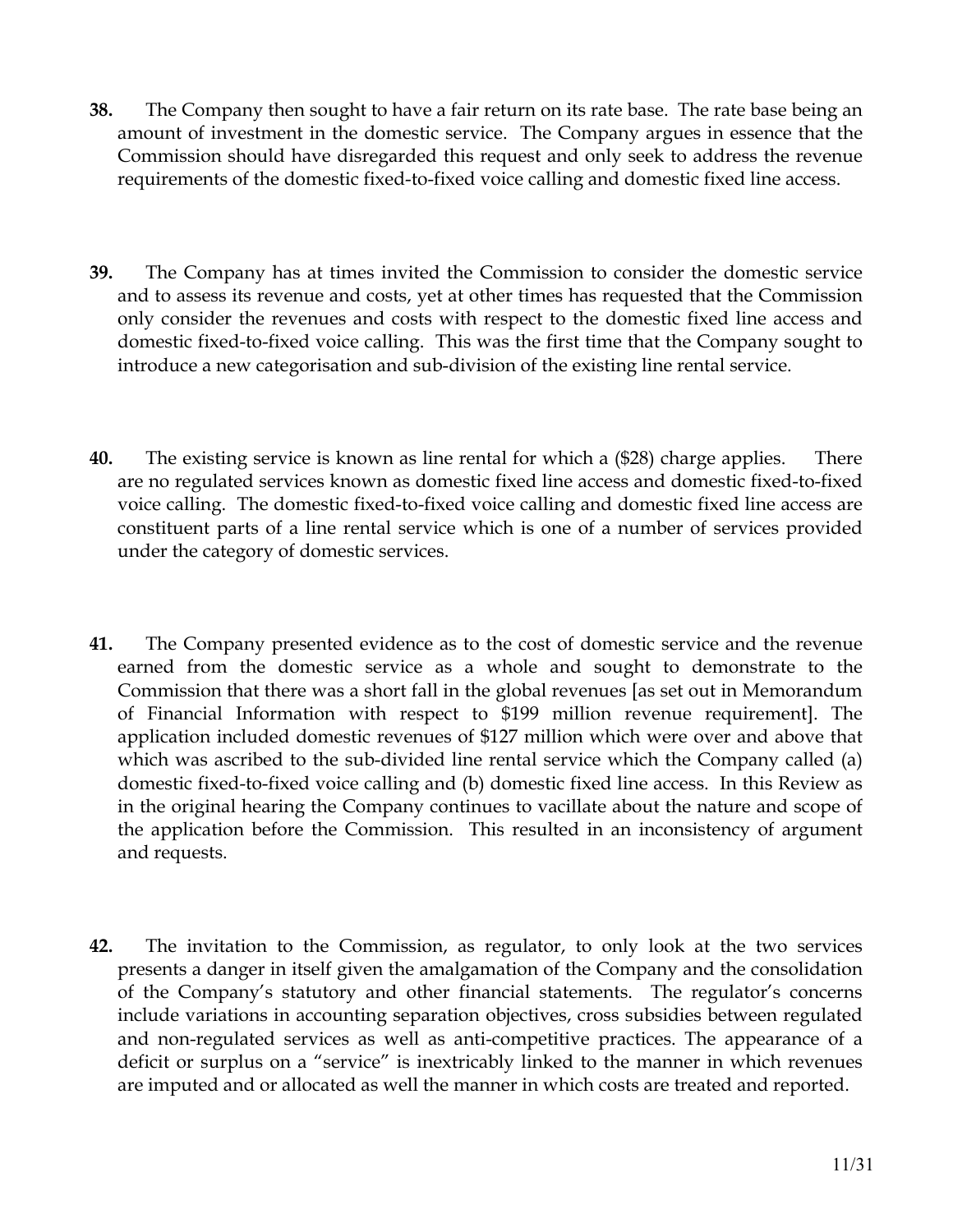- **43.** The Company argued that the Commission erred in fact and in law in its determination that "the full pool of applicable revenues from the domestic service had not been put before it in that such information was put before the Commission in evidence and/on the record."
- **44.** The Company has in this hearing failed to identify in the evidence the quantum of revenue the domestic service received from the other users of the domestic facilities.
- **45.** International Revenues: In the original hearing the evidence was that in the financial statement for regulatory reporting for the year ended March 31, 2002, the Company declared revenue of \$184,264,000, which included an amount of \$56,691,000 in respect of international calls. The Company claimed this amount was a revenue transfer from CWBET on the basis of the revenue sharing arrangement. The Company states in Schedule 4 of the Application for rate adjustments that "the revenue transfer is not reflective of the underlying cost of domestic service provision and is not cost oriented and was not a commercially determined fee based on cost."
- **46.** The Company's witness Mr. Paul Taylor, who designed the proposed tariff structure in his affidavit, included a Peat Marwick Study which states:

"*…The current revenue sharing agreement is not an appropriate mechanism for the transfer of the subsidy from the international operations to the domestic network. With respect to international calls BarTEL provides customers with access to the international network owned and operated by BET. Looked at another way, BET needs BarTel in order to gain access to the customers who make international calls. BarTel should be paid for providing this access. The revenue sharing approach however does not reflect the costs BarTel incurs in providing access to the local customer."* 

- **47.** The Commission's conclusion that the revenues properly earned by the domestic service and due to it from the international service for the latter service's use of the domestic service was not before it - remains unaltered.
- **48. The Commission therefore rejects these as grounds for review. The Company's submissions on these grounds disregarded the totality of the evidence presented at the**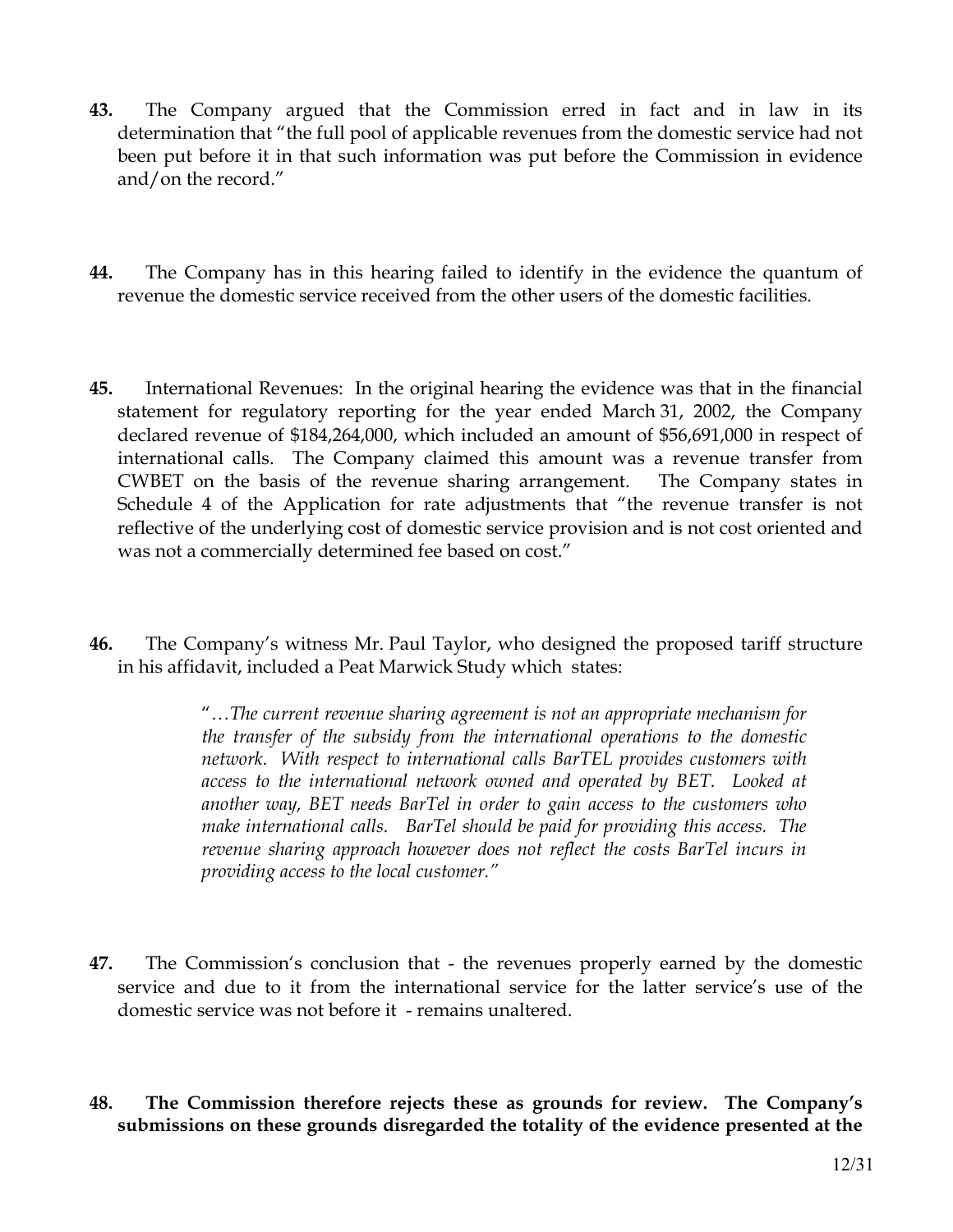**original hearing on these issues. Further the Company does not identify the specific contravention of any important principle. The Company has not established on a prima facie basis that a ground for review exists.** 

- **49.** Cellular Revenues:It was the Company's evidence as presented by its expert witness at the original hearing that revenues should go to the domestic service from the cellular service for the use of the domestic network. It was the evidence of the Company in response to interrogatory set 1 #3.3 that the \$4.8 million revenue received from CWCC was payment to CWBARTEL for a number of items which included line and equipment rental, management fees, lease circuit revenue, airtime and moneys for rental of space at Grazettes. This amount was not presented as the total revenue paid to the domestic service for use of its facilities.
- **50.** Internet Revenues: The Company did not provide to the Commission an amount which represents the revenue the internet service pays for use of the domestic service facilities. The evidence provided by the Company's Financial Controller, Mr. Cochrane was that "the costs that are considered to relate to the provision of the internet service are costs of Bartel that have been charged out to Cable & Wireless BET and do indeed form revenue of Bartel."
- **51.** Moreover, the Internet service was provided by a subsidiary of CWBET and the revenues would have been included in the CWBET Revenues and not in the CWBARTEL revenues. These revenues therefore would not have been in the amount of \$127 million which was revenue earned by the domestic service in the test year.
- **52.** Interconnection Revenues*:* The Company in its evidence stated that persons interconnecting to the domestic network and using its facilities (PSTN) should be paying the domestic service for this use. At day 36 lines 1338 – 1352 of the transcript the Company's President, Mr. Austin states that revenue from interconnection would contribute to a reduction of the deficit.
- **53.** The Commission remains of the view that it needed to ascertain the revenue from this source; such being relevant to the application before it for an increase in rates and a revision of the tariff structure.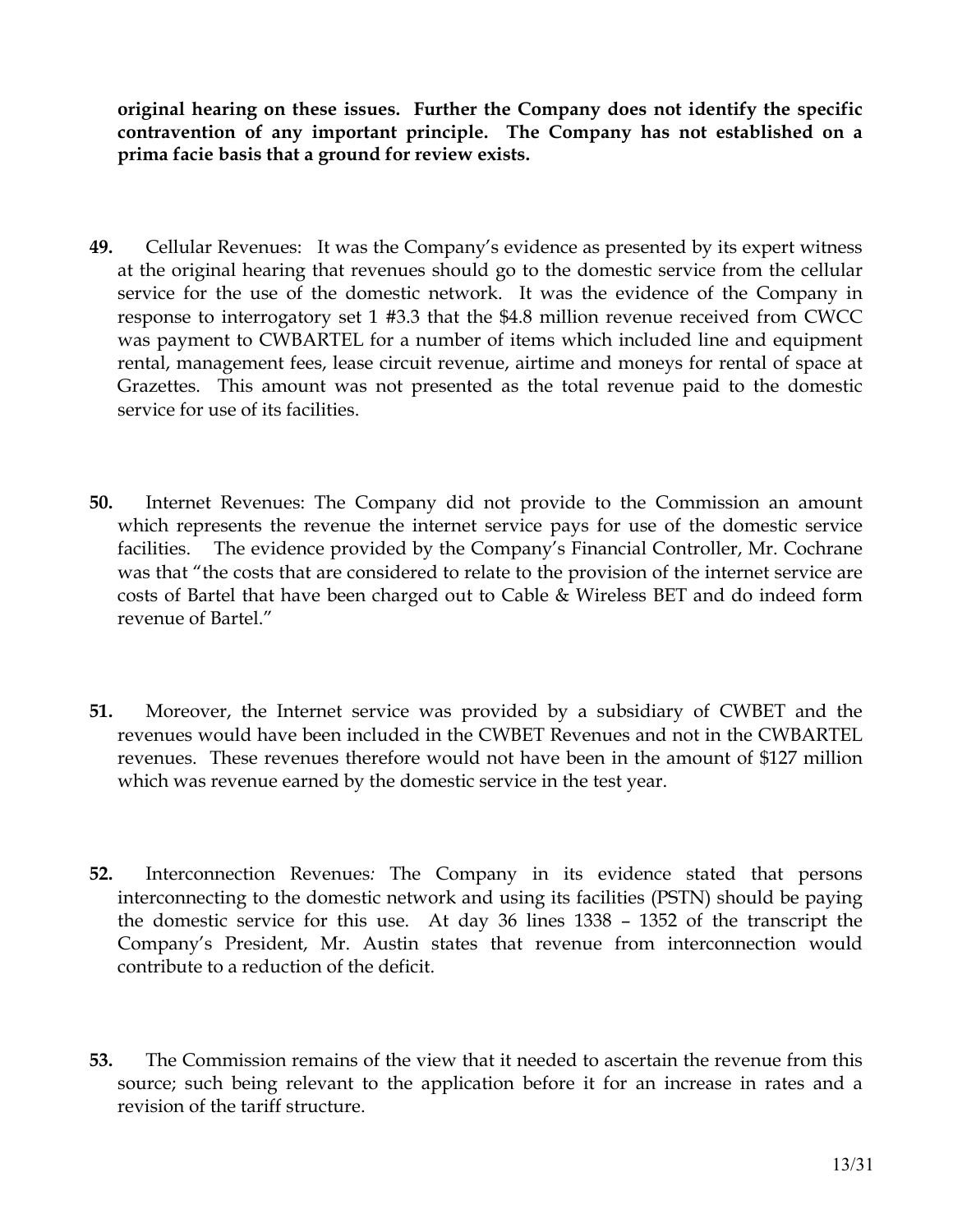**54. The Company's arguments that the revenues were provided is contrary to the body of evidence presented and does not on a prima facie basis establish the existence of an error of law or fact or raise an important matter of principle. It is therefore rejected.** 

### *Burden of Proof*

- **55.** While the Commission sought to clarify the case as presented by the Company through interrogatories, questions to witness and data requests, the legislation clearly states at Utilities Regulation Act section 14 that the burden of proof shall be on the service provider.
- **56.** The Commission is entitled to ask questions of the Company and it is entitled to ask the Company to produce further evidence to which the Company makes reference, or clearly relies on to establish its case. It is entitled to ask the Company to produce exhibits in support of this case. However, there must be a limit for the burden of proof always remains on the Company.
- **57.** There is no duty on the Commission to think of or devise, every possible question or combination of questions to put to the Company, nor is there an inexhaustible duty to require the Company to produce exhibits. The record will show that the examination of witnesses by the Commission and its counsel was exhaustive, covering diverse technical and relevant areas. The Commission cannot be faulted for not putting questions or seeking presentation of the exhibits that the Company now seeks to determine was a breach of statutory or other duty. In the original hearing the Commission made requests for information due to the incomplete and inadequate nature of the responses and oftimes responses were provided without relevant information.
- **58.** The Commission is of the view that it is ultimately for the Company to determine the extent and nature of evidence it will lead. It is not the duty (statutory, by custom or otherwise) for the panel take over the Company's burden and prove its case for it.

#### **59. These matters raised do not present on a prima facie basis a ground for review.**

*Proposal to recover \$24.7 million*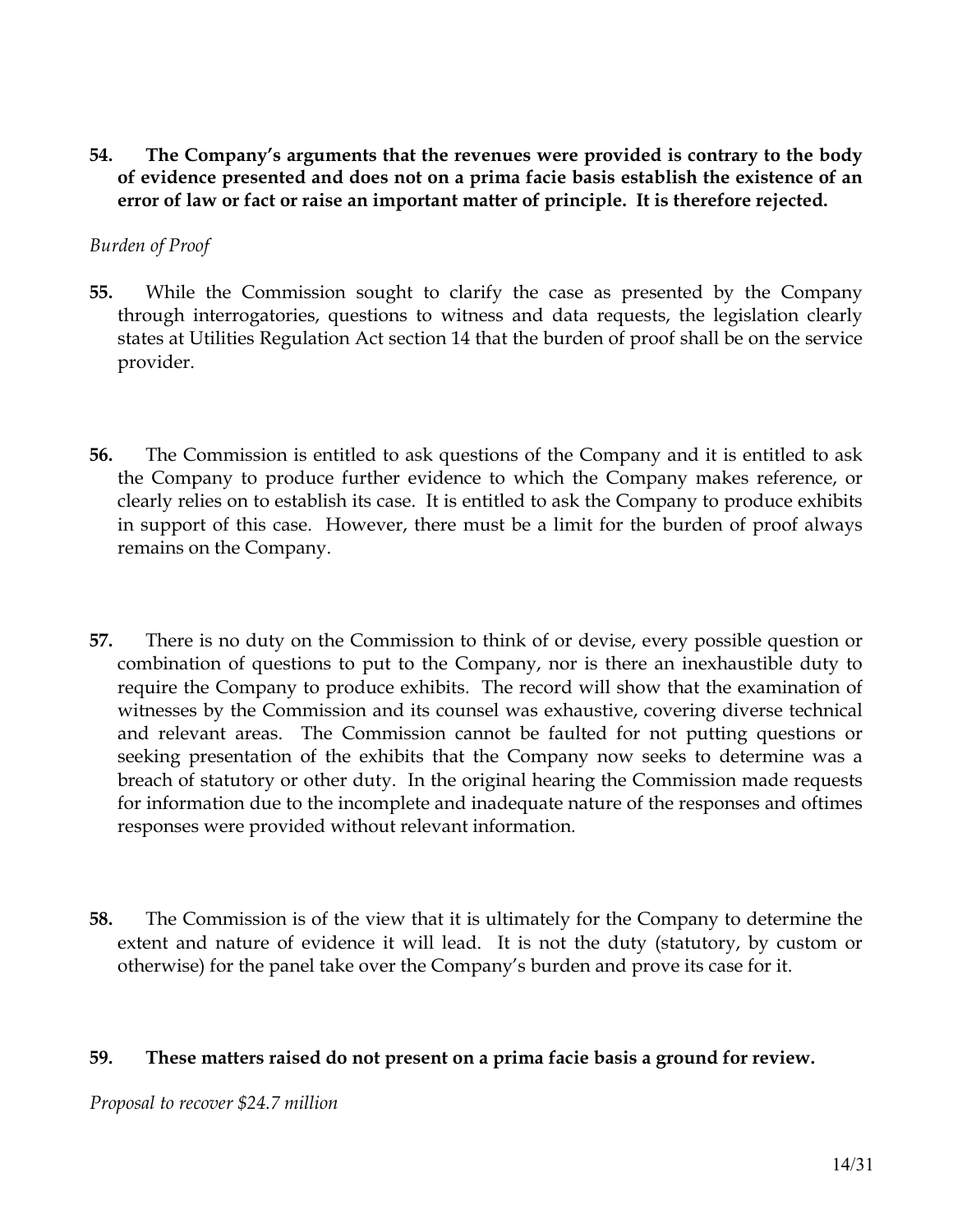- **60.** In determining whether a deficit exists on the domestic service the revenue earned by and attributable to the domestic service must be fully accounted for and presented before one can ascertain the existence and magnitude of a deficit. The Commission finds that this submission does not raise a prima facie case of an error in fact or in law in the Commission's ascribing relevance to the other revenues that should be attributed to the domestic services.
- **61.** In Schedule 6 of its Rate Application the Memorandum on Rate Structure submitted by Mr. Chris Carpenter stated at paragraph 90 " the proposal seeks to recover from the domestic calling and line access an amount of \$24.7 million in two phases…" Further paragraph 22 of the Memorandum of Financial Information attached to the Application noted that the revenue arising from the new domestic rates is \$24.7 million.
- **62. The Commission therefore rejects this as a ground for review. The Commission finds that the Company has not established on a prima facie basis that an error of law or fact was made in the Commission's finding that "the Company stated that the new rate structure as proposed is intended to provide additional \$24.7 million to meet the revenue requirement of the domestic service."**

## **Grounds 3, 8, 9, 10, 13, 14 of the Motion for Review**

 The Company argued that the Commission erred in that it failed to have any or sufficient regard to the Company's cost allocation model called the Enhanced Allocation Model (EAM) and wrongly concluded that (a) the EAM "was not particularly useful to the Commission in determining the subject matter in this Application" and that (b) the EAM "co-mingles regulated and unregulated cost and revenue."

## *The Company's Enhanced Allocation Model*

**63.** The Company in its Motion for Review has argued that the revenues from users of the domestic facilities are contained in the EAM. The Company submitted that this EAM "the costing model used by the Company in support of its Application, was submitted to the Commission to assist the Commission in being able to separately identify the costs and revenues of the relevant services."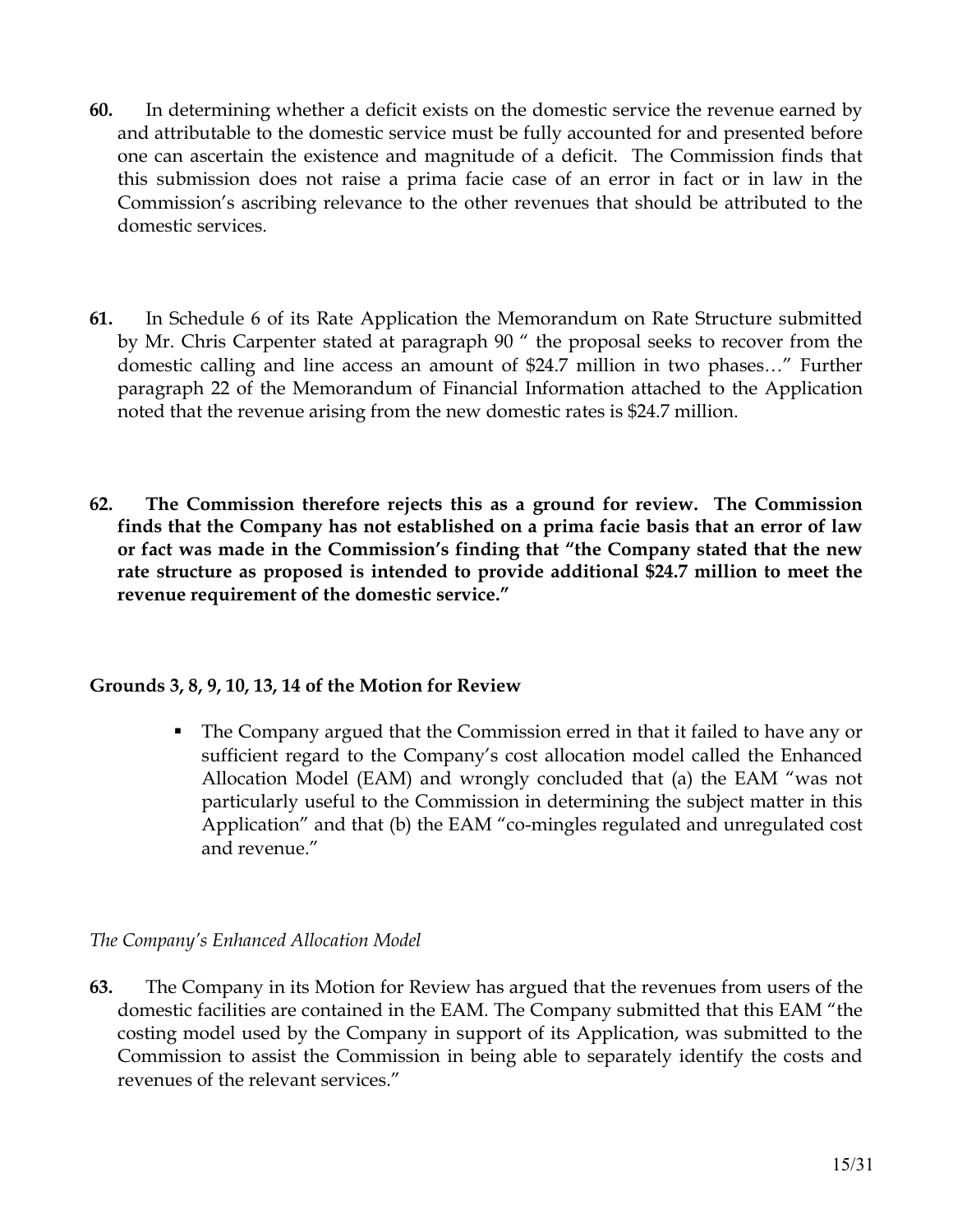- **64.** The Commission maintains its view that the EAM was not particularly useful to it in its determination of the application. There are in excess of one hundred (100) individual regulated services that comprise the domestic service. However, the EAM as presented to the Commission only contains twenty–eight (28) services, the categories and titles of which do not correspond in large part with the list of regulated services. It was not demonstrated to the Commission that the EAM captures or records costs and revenues for each regulated service that comprise the domestic service. The Commission therefore could not identify or ascertain the separate costs and revenues attributed to each regulated service that makes up the domestic service. Services such as Smart Choice or Comnet are not recognisable within the service profitability model referred to as the EAM.
- **65.** Moreover, the Commission was not in a position to reconcile the information in the EAM with the figures submitted in the application document. The EAM provided no support to the Company's claims with respect to the revenue requirement of the domestic service i.e. the \$199 million. During the course of the original hearing the Commission expressed to the Company its concern that the figures in the EAM and the revenue requirement were not reconciling. On day 34 of the hearing the Chairman of the panel sought to ascertain whether the figures in the EAM were reconciled to the regulatory financial statement.
- **66.** The Chairman of the panel (on day 34 line 91 -101) specifically requested that reconciliation be done by the Company to assist the panel in ascertaining the cost, revenues and rate base with respect to the regulated domestic service. The Commission as regulator was particularly interested in, and had to concern itself with the regulatory financial statements to see if these displayed a deficit after revenues and costs were appropriately allocated.
- **67.** If the input data was deficient or the revenues and costs inappropriately apportioned among the 28 categories this would have a direct effect on the costs and revenues assigned to the sub-divided services presented by the Company i.e. line rental and its constituent parts including (a) fixed to fixed line access and (b) fixed to fixed voice calling. The Commission maintains that the cost of the domestic service is fully borne or ascribed to the domestic rate payers.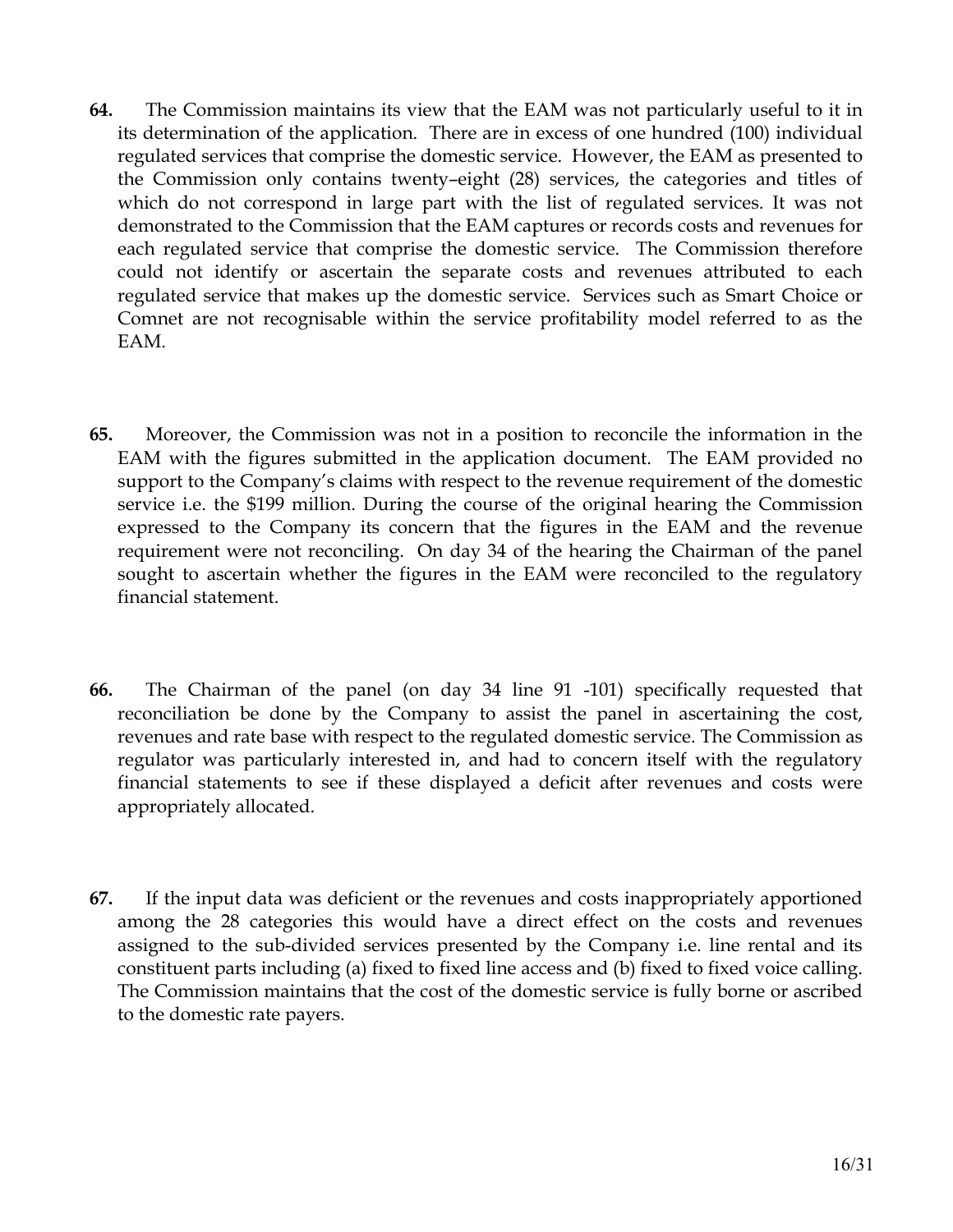- **68. The Commission therefore rejects as a ground for review that it erred in finding that the costs are borne by the domestic ratepayers as such has not been established on a prima facie basis.**
- **69.** The failure to provide reconciled information to the Commission meant that the Commission could not check or verify the figures or the reports generated from information in the EAM against those presented in the regulatory financial accounts for the test year.
- **70.** The amount of deficit recorded in the EAM which co-mingles costs and revenues of the services provided by the four former entities of C&W is significantly less than the over \$72 million which the Company claimed for the domestic service and which was provided by one entity CWBARTEL. The Commission finds that the numbers just do not reconcile. The EAM, as a consolidated document presents the costs and revenues of the four C&W entities together which includes the former CWBARTEL (domestic service) and CWBET (international service), and does not highlight the costs and revenues associated with regulated services.
- **71.** In light of the above the Commission finds that it did not err in law or in fact when it found that it must consider all the relevant sources of revenue. Such sources have not been placed before the Commission for its consideration during the Review.
- **72.** The Commission acknowledges that the Company's witness Mr. MacPherson attested to the robustness of the methodology of the EAM model, used by the Company primarily, to determine the profitability of its retail (not regulated) services. This witness did not test the nature or quality of the input data to the regulatory financial reports, as that was not his remit. Nor did he carry out any tests of the data. He stated he examined the methodology of the model.
- **73.** The Company's submissions do not demonstrate on a prima facie basis or show that an error of law or fact was made or an important principle was contravened by the Commission. The Company's arguments amount to a dissatisfaction with the weight the Commission attributed to the evidence about the EAM. It is within the proper purview of the Commission to determine the weight it attaches to the evidence before it and this was done in the case of the EAM.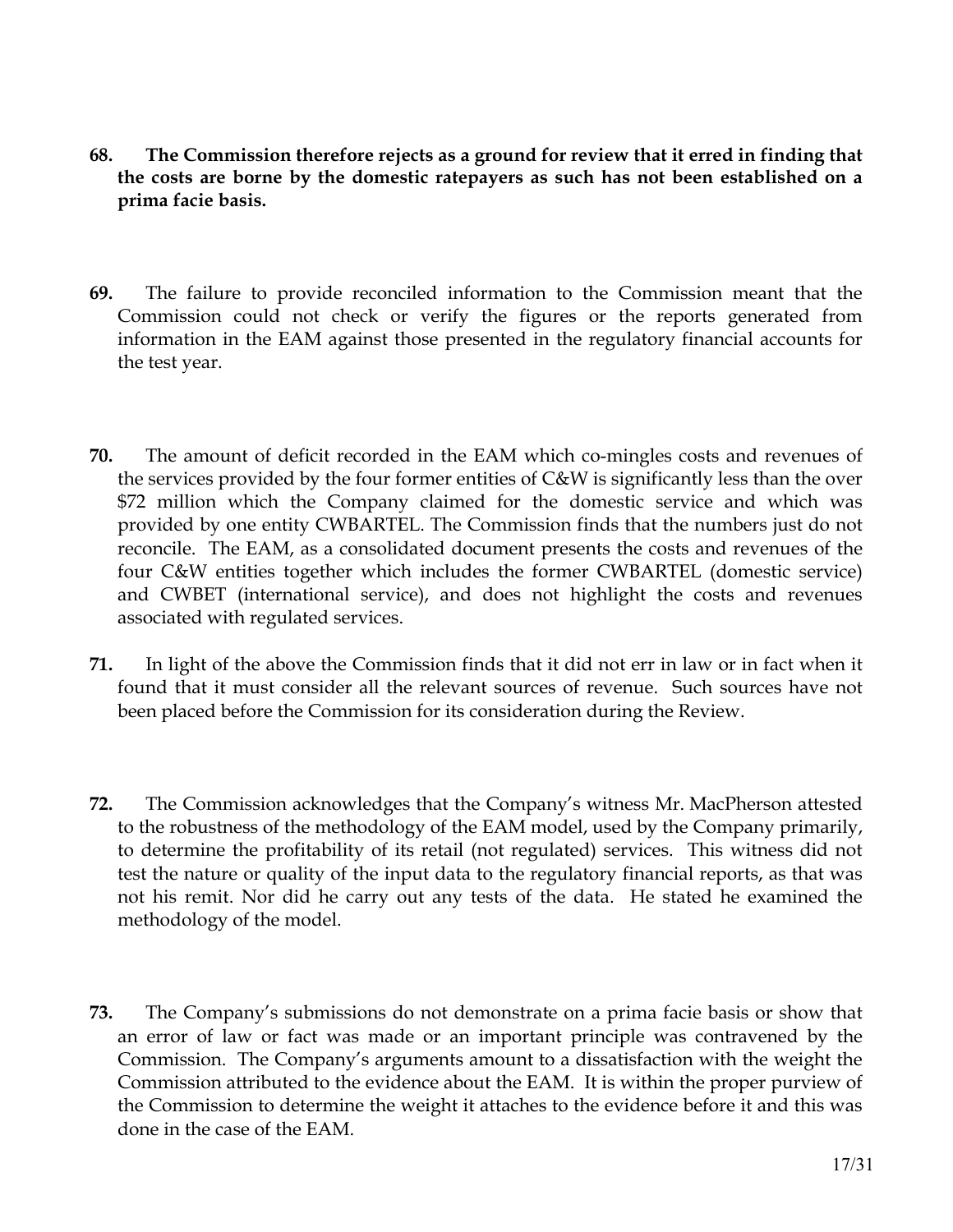### *The Company's Cost Allocation Model*

- The Company argued that the Commission erred in finding that the Company had refused to develop and put before it a cost allocation model.
- **74.** The evidence of the Company's Vice President was that the Cost Allocation Model "CAM " to all intents and purposes was dropped from further development and replaced by the EAM (Transcripts page 2235 lines 2683 - 2691.) The CAM has different objectives. The primary objective of the EAM was to determine the profitability of its retail services.

#### **75. The Commission therefore does not see that an error is established on a prima facie basis in its conclusion that the CAM was not developed, and placed before it.**

## **Ground 6 of the Motion for Review**

 The Company argued that the Commission erred in its finding that it could not make a determination of the Application until it had information on the availability of financial contributions from the Universal Service Fund and Access Deficit Charges in that revenues from these sources did not exist in the Test Year and still do not exist and that this raises an important principle.

#### *Access Deficit Charge & Universal Service Fund*

- **76.** The Company has not identified any particular error in the Commission decision but has only stated that there was "substantial doubt as to the correctness of the Commission's determination" and that the Commission established a new principle in its Decision by finding that it was not in a position to determine rates without knowledge of the availability of the financial contributions from the two sources.
- **77.** The Company argues that statements made by the Commission in a draft consultation paper should be considered in this Hearing. The draft Access Deficit Charge (ADC) consultation paper was not a part of the record/evidence of the original hearing or this Motion for Review proceeding and will therefore not be considered by the Commission.
- **78.** While the Company now submits that the issue of the availability of funds from the Universal Service Fund was not relevant, the Company's evidence on the record contradicts this. The Company's President in his Affidavit stated that "existing and future services which are not cost oriented will be funded by universal service contribution from all service providers in Barbados on a non discriminatory basis." The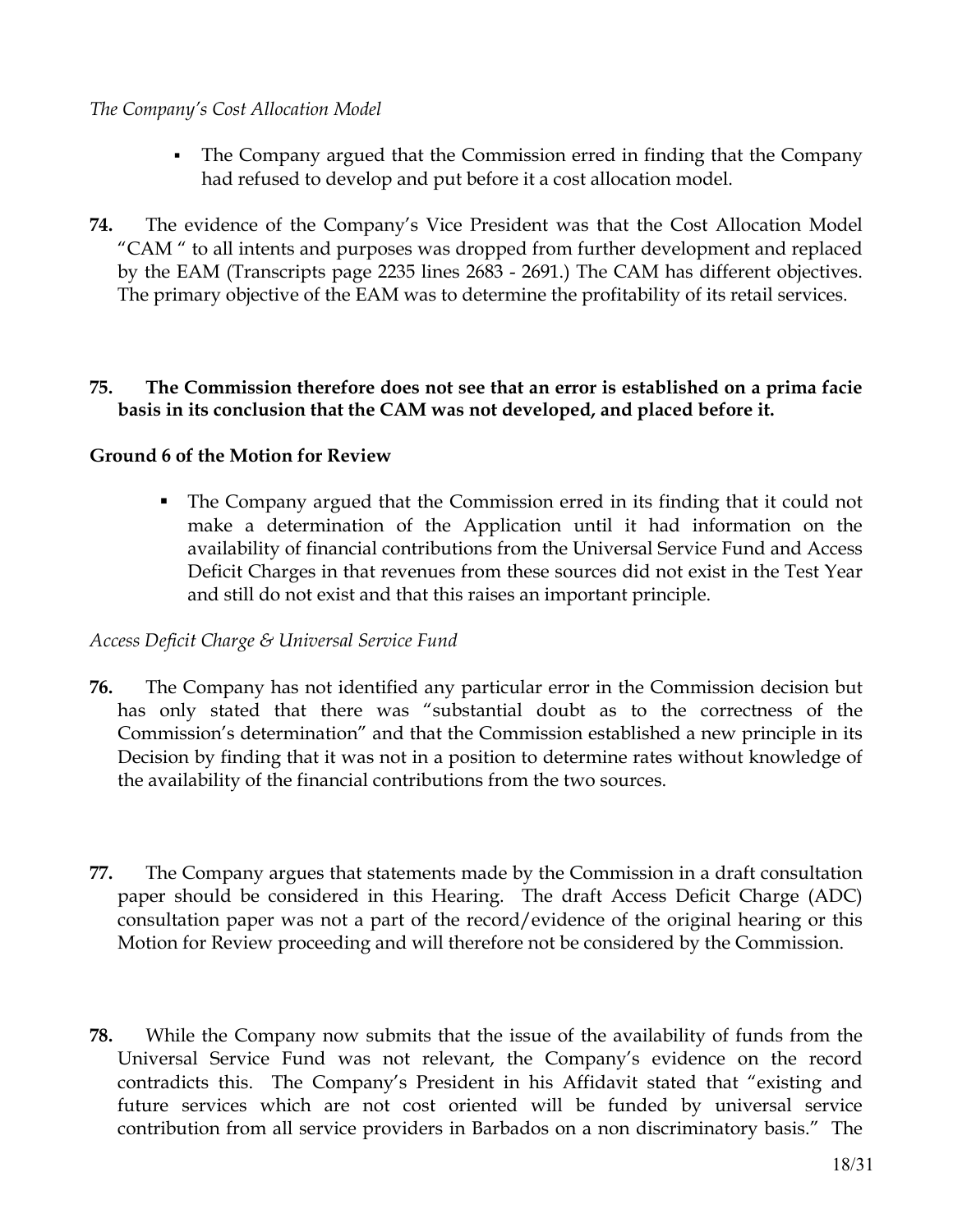Company itself underscored the relevance of this issue to the determination of the original application by addressing this issue in its evidence at that hearing. This means that funds from this source would meet any deficit that exists on the domestic service which the Company argues is not cost-oriented**.** Moreover in the EAM the Company has inserted a figure under the heading Access Deficit. This may represent an estimate of the ADC.

**79. The Commission therefore finds that on a prima facie basis the Company has not established a ground for review. This is because neither an error of law or fact has been established on a prima facie basis nor has it been established that the decision raises an important principle.** 

### **Ground 16 of the Motion for Review**

• The Company argued that the Commission erred in law and fact in determining that the Company did not prove on a balance of probabilities that a rate adjustment was merited. The Company further claims that this finding is contrary to the evidence which states that the domestic services are provided in substantial deficit and that relevant services are operated in deficit.

#### *Balance of Probabilities Test*

- **80.** The Commission did not find that there was a deficit in the provision of the domestic service (see paragraph 130 of Decision) because it was not in a position to ascertain critical revenues. The full revenues earned by domestic services must be ascertained before one can determine whether the domestic service is operating in deficit or meeting its costs. The Financial Controller and the Vice President, Regulatory Finance in speaking of the deficit claimed relied on the EAM. The Commission has rejected the EAM as the nature and quality of the input figures were not tested even by the witness Mr. MacPherson and did not tally with regulatory financial statements. They were conspicuous lacunas in the evidence.
- **81.** Throughout this Review the Company while seeking to have the Commission rebalance rates sought to draw the Commission's attention to only two categories of services and ignored other services that appear to be provided in excess of costs, that is with significantly high profit margins. The Commission's mandate was to ascertain (a) whether the Company had enough revenue to meet the revenue requirements of the domestic service to allow the Company a fair rate of return on rate base, (b) whether a rate adjustment was needed from line rental to meet the foregoing and (c) to consider for approval the tariff structure proposed.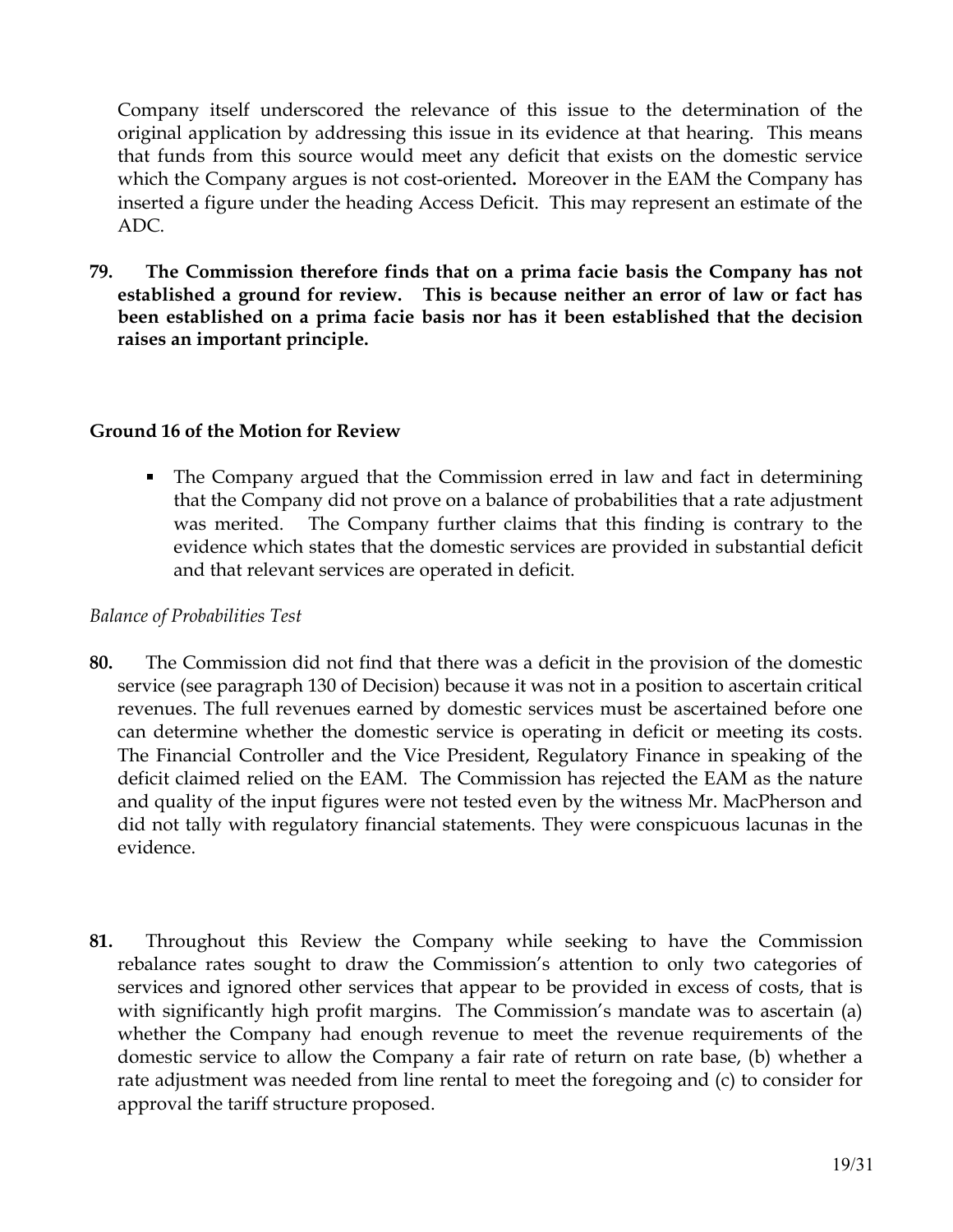- **82.** The Company has not indicated the important principle that the Commission failed to consider by its Decision.
- **83.** The Commission remains of the view that until the Company properly attributes revenue to domestic services that it earns by allowing others to use its facilities, that the Company has not proven its case that a rate adjustment is needed on a balance of probabilities.
- **84. The Commission finds that this submission does not establish on a prima facie basis the existence of any of the statutory criteria for review.**

## **Grounds 17, 21, 22, 23, 24, 25 of the Motion for Review**

 The Company argued that the Commission did have before it information on which it could have fixed other alternative rates and, misinterpreted its powers and duties under the Utilities Regulation Act which imposes a duty and gives the Commission the latitude to fix fair and reasonable rates.

#### *Alternative Rate Structures*

- **85.** While the Company's witness Mr. Taylor, at pages 1646 -1648 of the Transcript and in particular at lines 1040 – 1048 outlines the various options he examined in designing the rate structure he highlighted the difficulties and problems with each option and summarily dismissed them as viable options. The Commission therefore could not consider these comments as proposals of alternate tariff structures put before it for its consideration.
- **86.** Moreover the Company's Chief Executive Officer on day 35 lines 2526 2554 of the Transcript further outlined the shortcomings of a \$36 flat rate as he stated that it would result in consumer inequity, unfairness and low users subsidizing heavy users of the service.
- **87.** The Commission is of view that evidence presented at the original hearing with respect to a viable alternative rate structure was not sufficient to allow it to ascertain inter alia: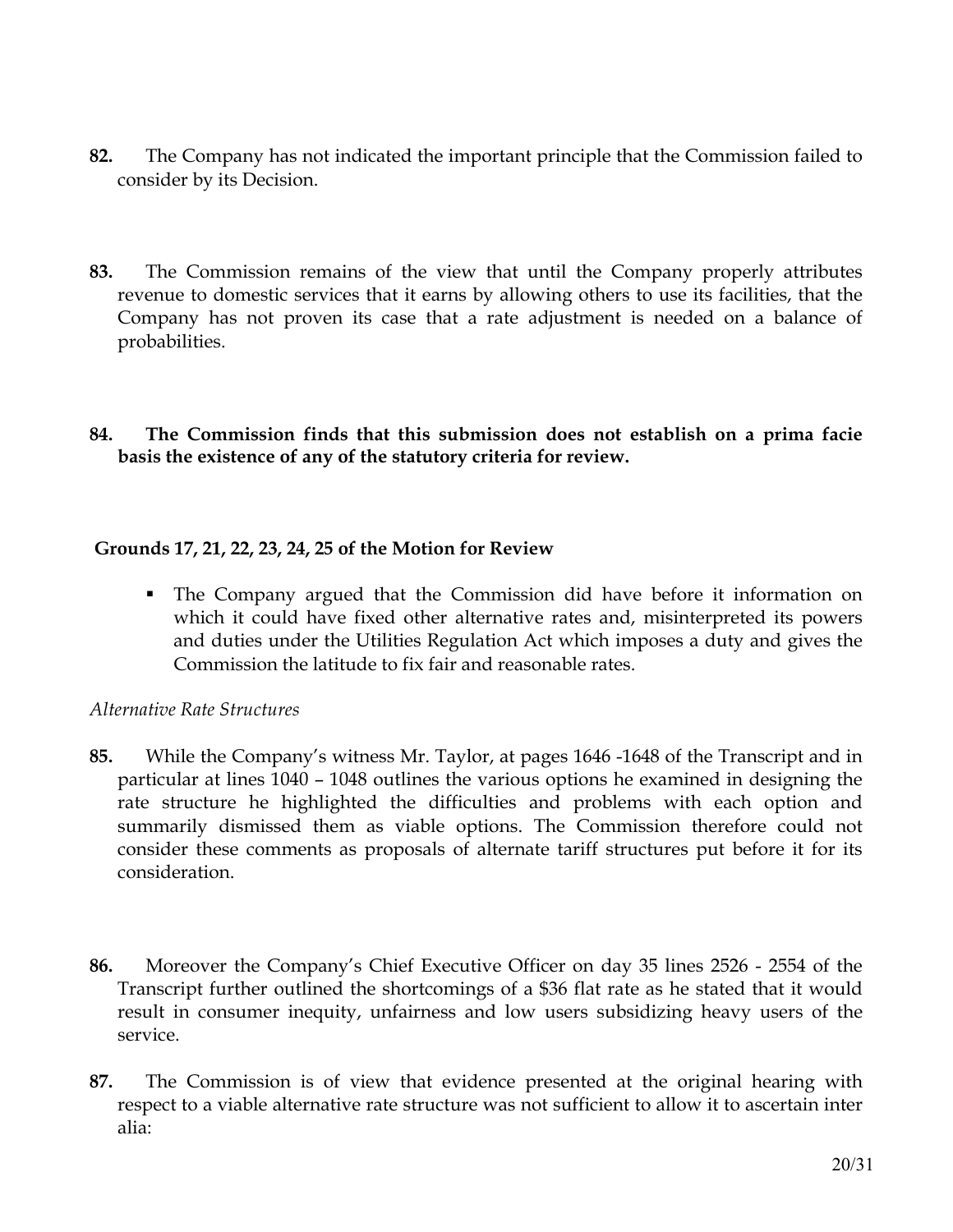- (a) the level of revenues the Company would have been able to attain from alternative rate structures to meet the cost of providing the domestic service;
- (b) the fairness and the reasonableness of the rate derived from each alternative structure; and
- (c) the ease of implementation.
- **88.** The submission by the Company that evidence of an alternative tariff structure was presented to the Commission, does not present a full and accurate picture of the nature and extent of the evidence at that hearing.
- **89. Further the Company did not identify the important principle raised by the Commission. In this proceeding there is no evidence before the Commission on these issues and the Commission rejects the submission as a ground for review.**

### *Government Policy*

- The Company claims that the Commission ignored or failed to give weight to the Memorandum of Understanding (MOU) and Government Policy Objectives outlined in the Green Paper on Telecommunications Sector Policy.
- **90.** In the original hearing the Commission took into consideration all existing Government policy that it is legally bound to consider as a statutorily established regulatory body
- **91. The Commission is of the view that this submission does not present a ground for review as it does not establish on a prima facie basis that the Commission fell into error of law or fact or raised an important matter of principle that contravenes established regulatory and other principles. .**

## *Locked into plans*

- The Company claims that the Commission misconstrued or ignored the evidence before it in relation to the proposed mechanism for customers to select a rate plan.
- **92.** The Commission notes that the Company in paragraph 21.2 of the Motion to Review states that "…to the extent that 30 days' notice is required to change plans, the Company concedes that the customer would be locked into a particular plan for a period of time".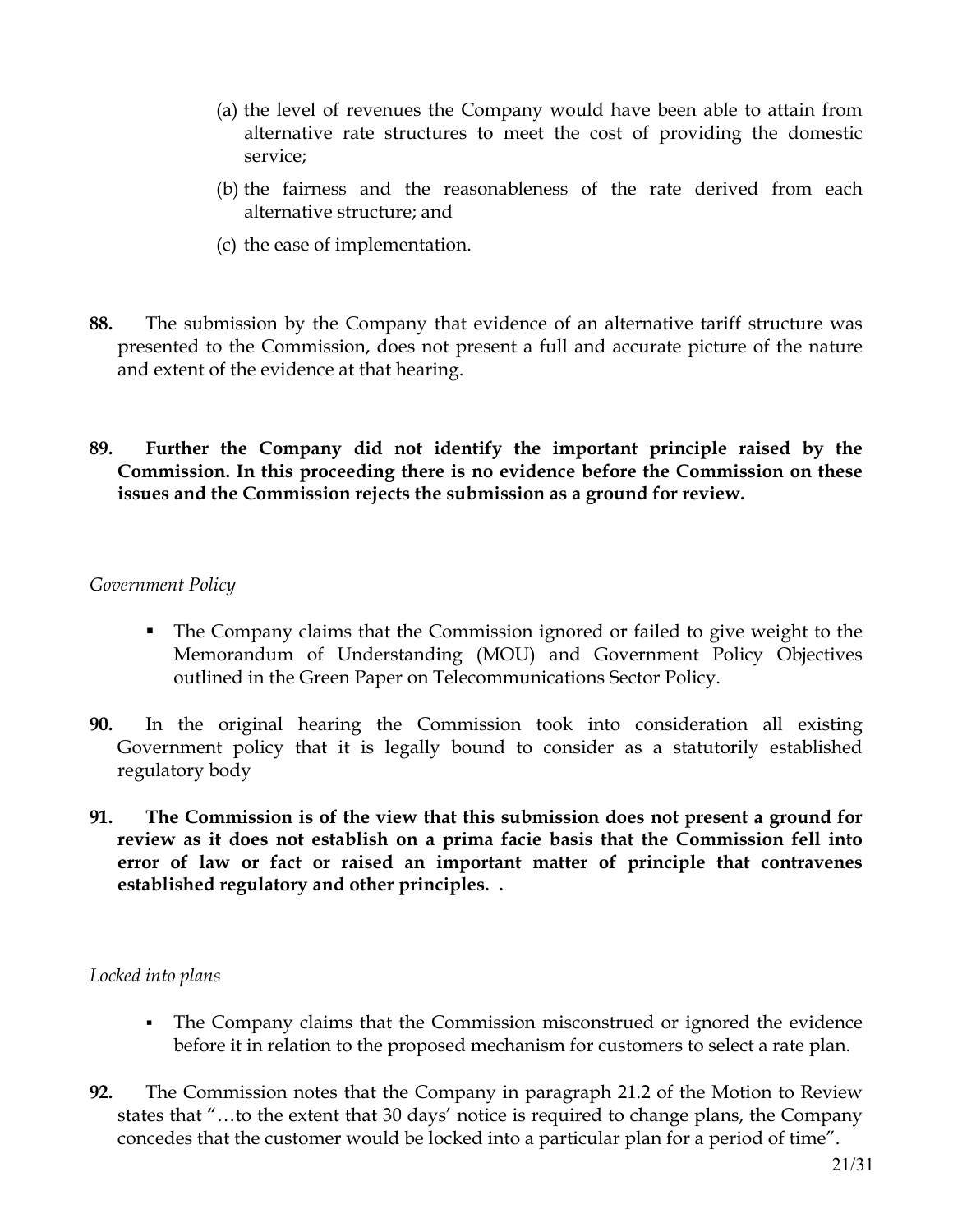### **93. The Commission therefore sees no possible error in it stating that the customer is locked to that plan for a period of time and therefore rejects this as a ground for review.**

#### *Uncertainty of recovery of \$24.7 million*

- The Company claims that the evidence did not support the Commission's finding that an unacceptable degree of uncertainty plagued the model with respect to its ability to generate \$24.7 million.
- **94.** The revenue collected by the Company from the proposed revised tariff structure is dependent on the extent of the movement of all customers to plans based on their usage. If all persons moved to the lower plan then the Company would receive less than the \$24.7 million in revenue it sought.
- **95.** The regulator must have a sense of how the elasticises in demand would affect revenue when there is a change in prices. Furthermore revenue generated from any rate structure is sensitive to the extent of movement from one plan to the next.
- **96.** The Commission remains of the view that information generated from a sensitivity analysis and marginal cost study would allow a Company and regulator to determine the efficacy, affordability and appropriateness of a revision to an existing tariff structure. The reasons are set out in the sections entitled *Sensitivity analysis and marginal cost study.*
- **97.** The Commission also remains of the view that it is not possible to reasonably predict whether significantly more or less than the stated \$24.7 million would be generated. As the Company did not present any significant evidence or analysis to demonstrate the behaviour of its proposed rate structure with changes in customer demand, an unacceptable degree of uncertainty surrounds the revenue that would be generated.
- **98.** The Commission finds that the Company has not established on a prima facie basis that a ground for review exists.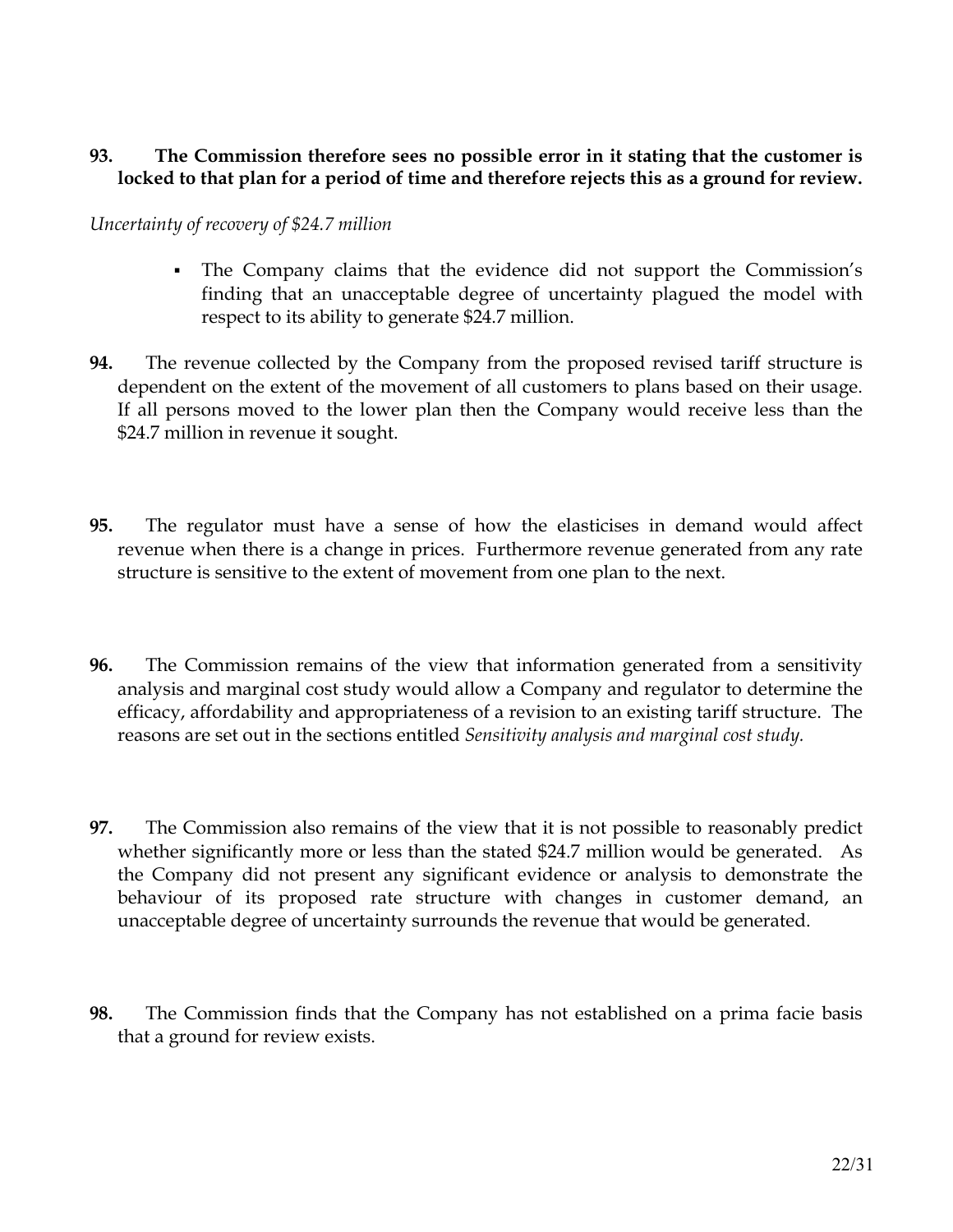#### *Customer Equity*

- The Company claims that the Commission's consideration of customer equity amounted to an error in law or fact as the issue of consumer equity is irrelevant to the proper determination of the proposed rate structure.
- **99.** The Commission has the statutory responsibility to consider consumers' welfare and to ensure that there is no undue discrimination in the rates vis a vis classes of consumers. The Commission is of the view that customers who buy the same volume of calls should pay the same amount otherwise inequity would result. The evidence of the Company at the original hearing underscored the relevance of this issue in the evaluation of the appropriateness of a tariff structure. The Commission was also invited by the Company to assess the rate plan with respect to its ability to produce consumer equity. At page 8 paragraph 26 of Mr. Taylor's affidavit evidence he, on behalf of the Company, stated "The Applicant also considered moving to a purely metered regime. The Green Paper notes, at p. 74, that "consumers should be given the opportunity to pay only for what they use, thereby ensuring a situation of equity and fairness among consumers with respect to their use of the service."
- **100.** Further, the Company's Chief Executive Officer in giving evidence on day 35 lines 2526 - 2554 of the transcript noted a shortcoming of a \$36 flat rate option was that it would result in consumer inequity.
- **101. It has not been established that on a prima facie basis that the Commission has erred in taking this factor into consideration and therefore this ground for review is rejected.**

## *Return on Capital*

- That by not allowing the Company an adjustment to its rates, the Commission erred and acted in breach of the Utilities Regulation Act in not allowing the Company to make a fair return on capital.
- **102.** The Company argued that the Commission's failure to fix rates did not allow the Commission a reasonable return on capital in respect of the two services (a) domestic fixed to fixed voice calling and (b) domestic fixed to fixed line access.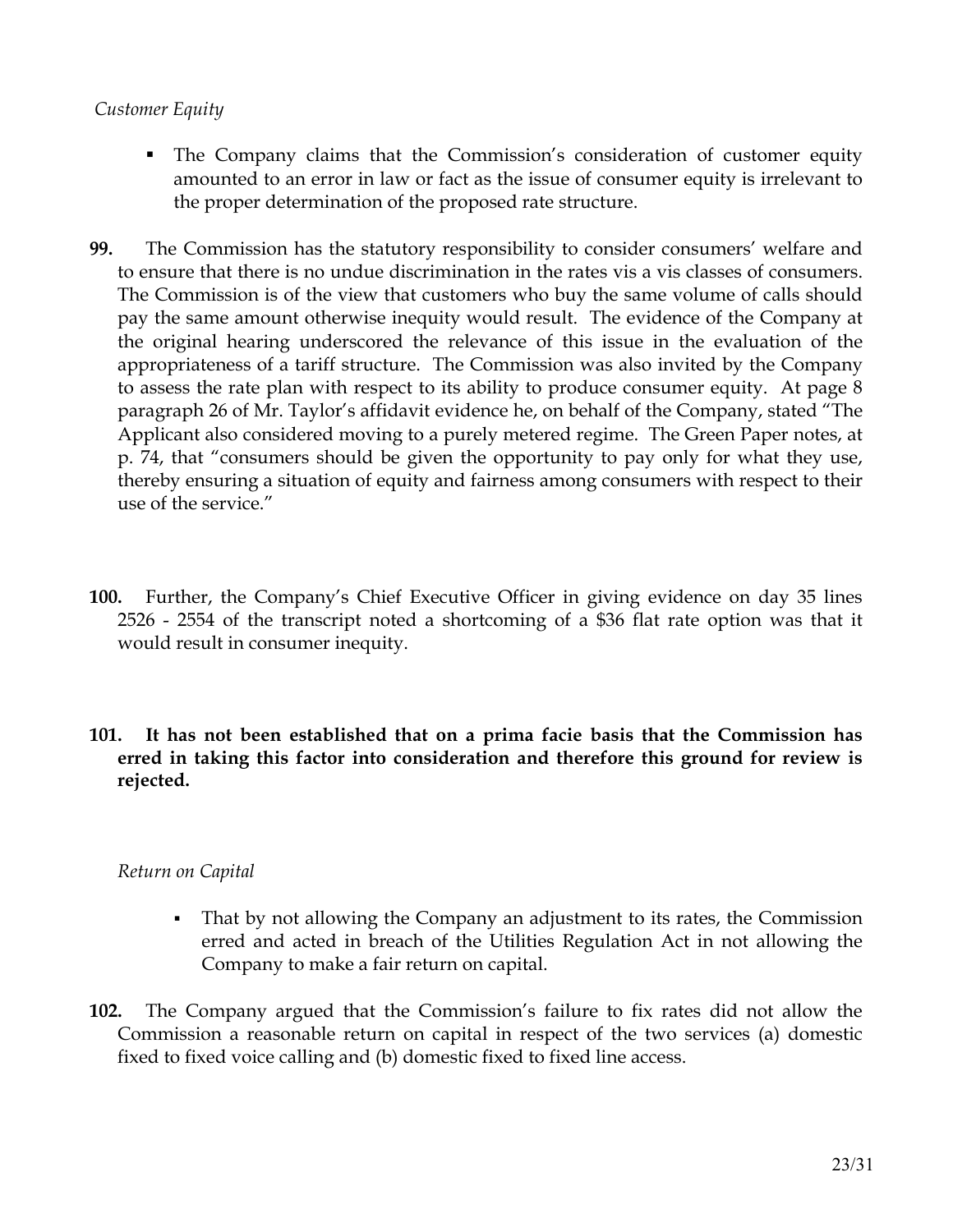- **103.** The Commission remains of the view that the statutory reference to earning a reasonable return on capital must be determined by examining the revenue requirement for the provision of the domestic service by CWBARTEL not by examining specific individual services provided by the domestic service provider.
- **104.** The Company has not established on a prima facie basis that the Commission has erred and this ground for review is rejected.

## *Congestion*

- The Company claims that it was never the Company's case that the proposed rate structure was designed to alleviate congestion.
- **105.** The Company's witness presented evidence on the issue of congestion. The Company's engineer in Schedule 5 of the Memorandum on Network discussed extensively the current congestion problem and attributed part of this to the flat rate system. In addition when asked whether the move to a usage based pricing would resolve the congestion problem, the witness responded that it would.
- **106.** The Company has presented the recurring congestion problem and its attendant escalating costs, as a major challenge. A change in rate structure may significantly dampen (or increase) network operating and capital costs, which would in turn affect the rates. The Commission remains of the view that the impact of the proposed rates on the Company's network congestion problems is relevant and that the Commission did not err in fact or law in finding that the proposed rate structure was designed to alleviate congestion and rejects this as a ground for review. Additionally, the Commission is of the view that this ground did not raise an important principle.

### **107. The Commission therefore finds that on a prima facie basis this ground has not been established.**

#### *Terms and Conditions*

 The Company claims that the Commission erred in finding the Company did not submit the terms and conditions relevant to proposed rate structure and that this limited the Commission's full assessment of the effect of the implementation and application of the rates.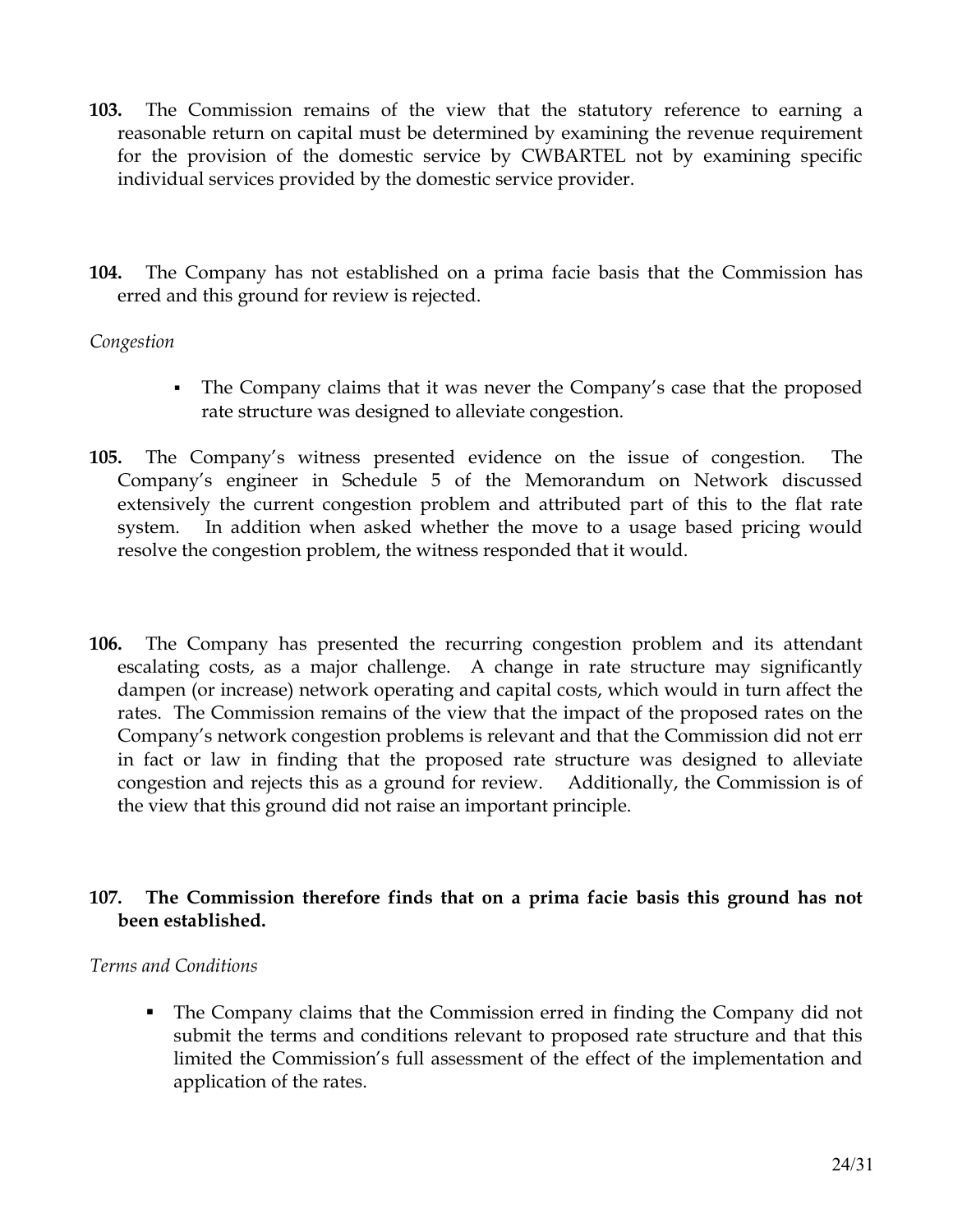**108.** The Commission considers that each rate structure should have terms and conditions. The new rate structure is significantly different to the current rate structure and the Company admits at paragraph 25.1 of the Motion for Review …"that the terms and conditions would vary significantly if the new proposed rate structure was approved…" The Commission is of the view that terms and conditions to the new rate structure are relevant and should have been submitted by the Company.

#### **109. The Commission therefore finds that on a prima facie basis this ground has not been established.**

### **Grounds 19, 20, 27 of the Motion for Review**

#### *Sensitivity analysis and marginal cost study*

- The Company claims that the Commission erred as it did not indicate to the Company that it was required to carry out a marginal cost study or sensitivity analysis and that such studies were not required by the Public Utilities Board or by any existing rule or principle.
- The Company argues that the Commission breached the duty of fairness and principles of natural justice in its failure to give adequate and sufficient reasons for its Decision.
- **110.** The Company must do more than merely state that a duty is breached. It must demonstrate on a prima facie basis that an error has occurred which would be reviewed by the Commission. The Commission provided extensive reasons in its fifty-four (54) page Decision. The Company's submissions in this regard provide no basis for review.
- **111.** The evidence presented in Mr. Taylor's affidavit in paragraph 27 stated "The Applicant is mindful of the sensitivities and perception about usage based prices for telephone service. Furthermore, while consumers in Barbados are already accustomed to pay for services such as electricity, water and mobile telephone services on a metered basis, some consumers have been openly opposed to the introduction of usage based charges for the domestic phone service. These sensitivities, however, have to be weighted against the concerns to keep rates for basic telephone service affordable for residential customers".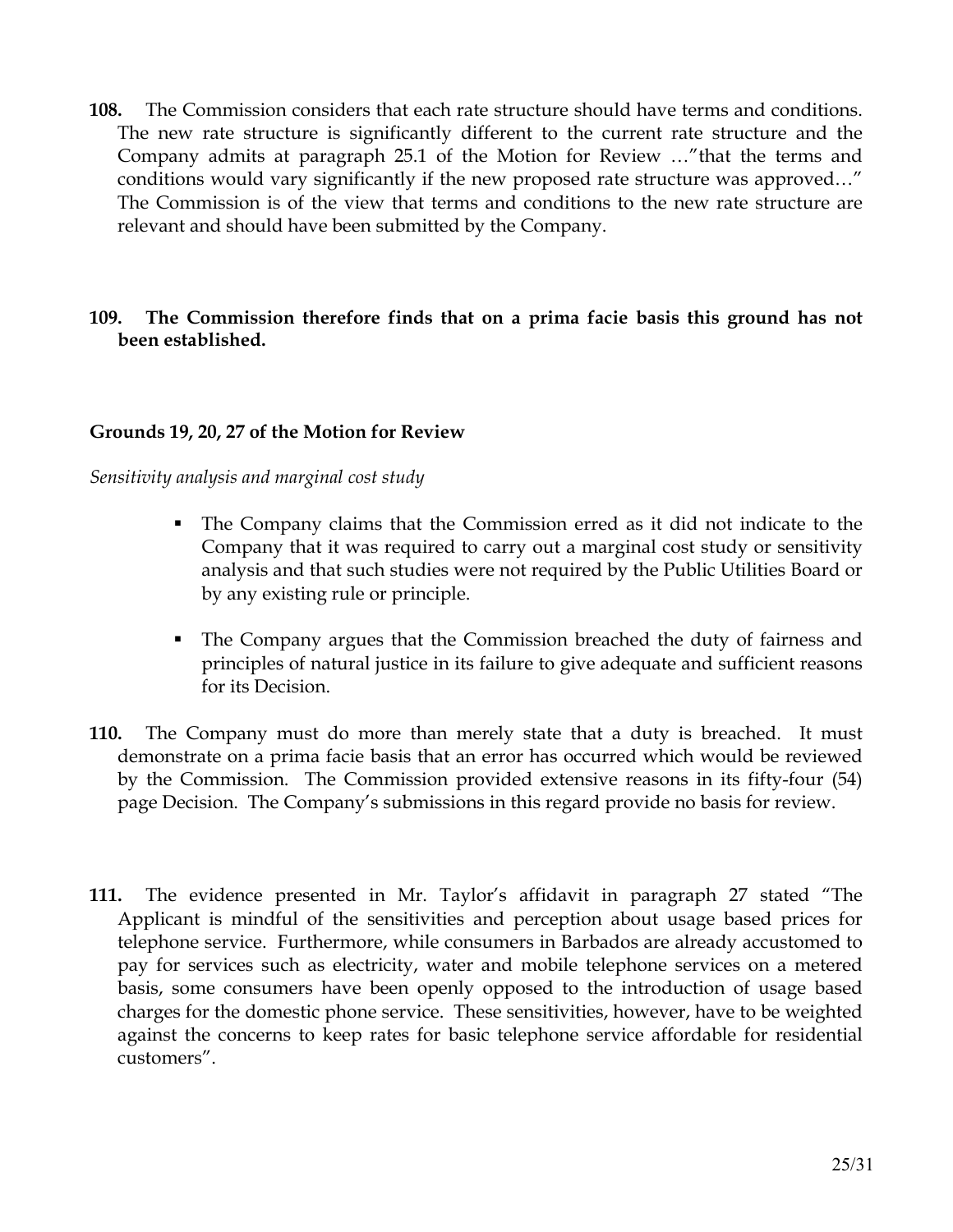- **112.** The issue of the sensitivity analysis was relevant and warranted the Commission's consideration.
- **113.** The Company requested that the Commission approve (a) a revision of the tariff structure and (b) authorise the introduction of a flat rate/usage based charging scheme. In revising a tariff charging scheme, the Commission is duty bound to ensure that it produces fair and reasonable rates. Therefore the question of affordability of the new rates generated by the revised tariff structure becomes germane and has to be considered. The Company on day 23 at lines 1266 to 1301 of the transcript itself raised the issue of affordability as one of the considerations in the design of a rate structure.
- **114.** This case is therefore distinguishable from previous rate cases in that the application before the Commission was twofold, for a charge in rate and a change in tariff structure. This was not the case in the previous applications before the Public Utilities Board.
- **115.** In the absence of other information to verify the appropriateness of the new tariff, the Commission would have found valuable the Company's presentation of a marginal cost study or sensitivity analysis.
- **116.** The information list at Rule 60 of the Utilities Regulation Act Procedural Rules does not envisage or relate to a revision in a tariff structure merely to an application for an adjustment in rates and even being so applicable was not exhaustive. While there was no legal obligation, the burden of proof was on the Company. The Company must submit the evidence that would support its case. The Commission therefore finds that on a prima facie basis the Commission has not established any ground for review.

#### **Ground 11, 15 of the Motion for Review**

 The Company argues that the Commission excluded legitimate costs from the Company's revenue requirements without valid justification for exclusion namely deferred taxes and rate case expenses.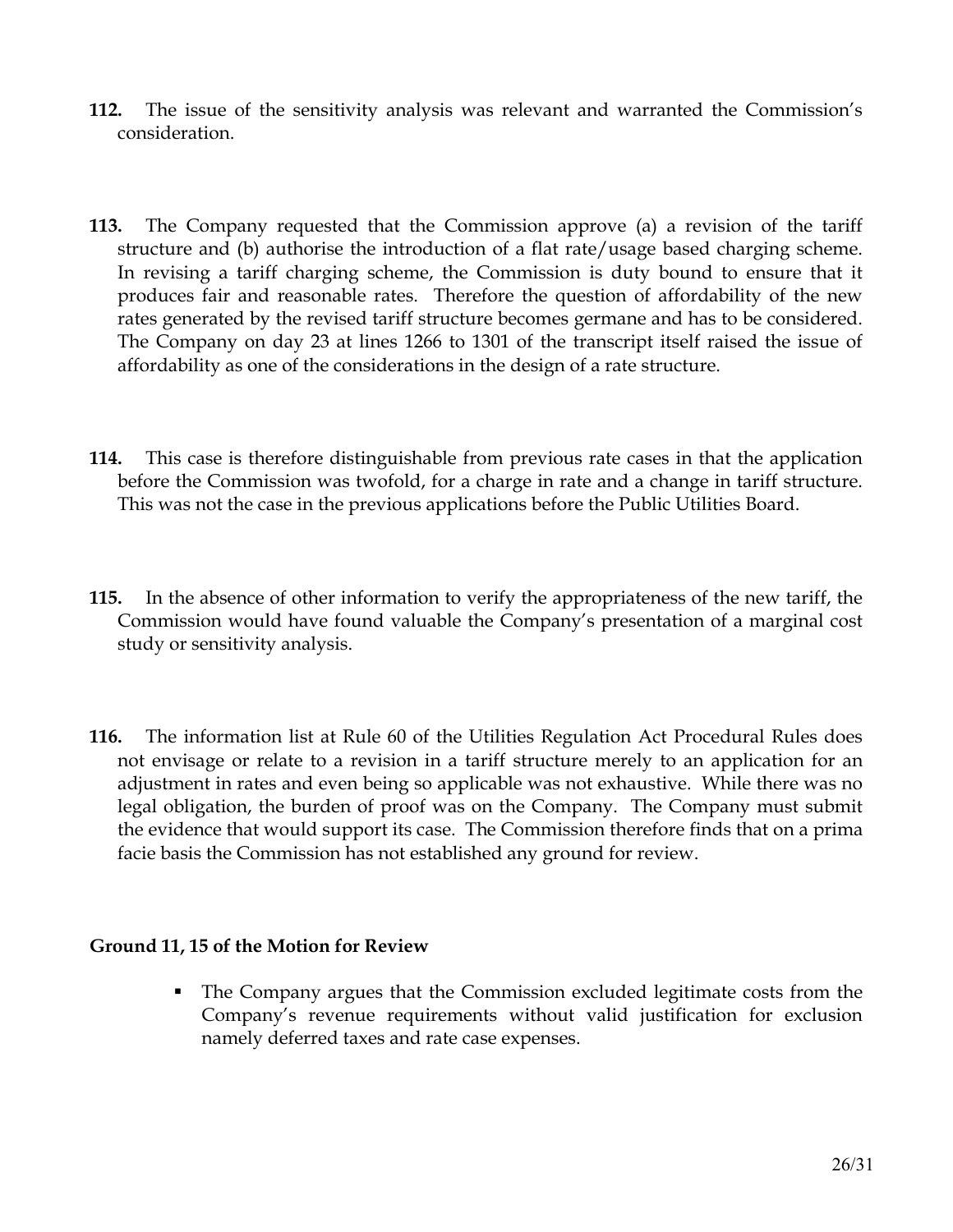#### *Deferred Taxes*

- **117.** The Commission is of the view that there must be a distinction between a request for information and acceptance of specific information. While the Commission acknowledges that this information was specifically requested, the Commission indicated at the onset of the Hearing (Day 9, lines 81-85) that "For the avoidance of any doubt the Commission would like to make it abundantly clear that the Company must establish the Company's entitlement for deferred taxes as a legitimate and reasonable cost of service for this Application."
- **118.** In addition the Utilities Regulation (Procedural) Rules are designed to cater to a variety of utilities namely; water, telecommunications, gas, sewage and electricity. The Commission must take the specifics of the particular utility into consideration when determining which items the utilities have proven are applicable as relevant costs incurred in the provision of the service.
- **119.** The evidence did not support the inclusion of deferred tax as legitimate expense and accordingly the Commission did not then proceed to analyze or examine the amount presented by the Company. The Commission is of the view that it is not an accepted regulatory principle that deferred taxes are automatically included in the cost of service of a utility.
- **120. No additional evidence has been presented at this hearing and the Commission finds that on a prima facie basis that a ground for review has not been established.**

#### *Rate Case Expenses*

**121.** The Commission has a duty to ensure that rate case expenses were fair and reasonably incurred in the provision of the domestic service. Although requested by the Commission, the Company did not present any supporting invoices or other information on the details of the expenses.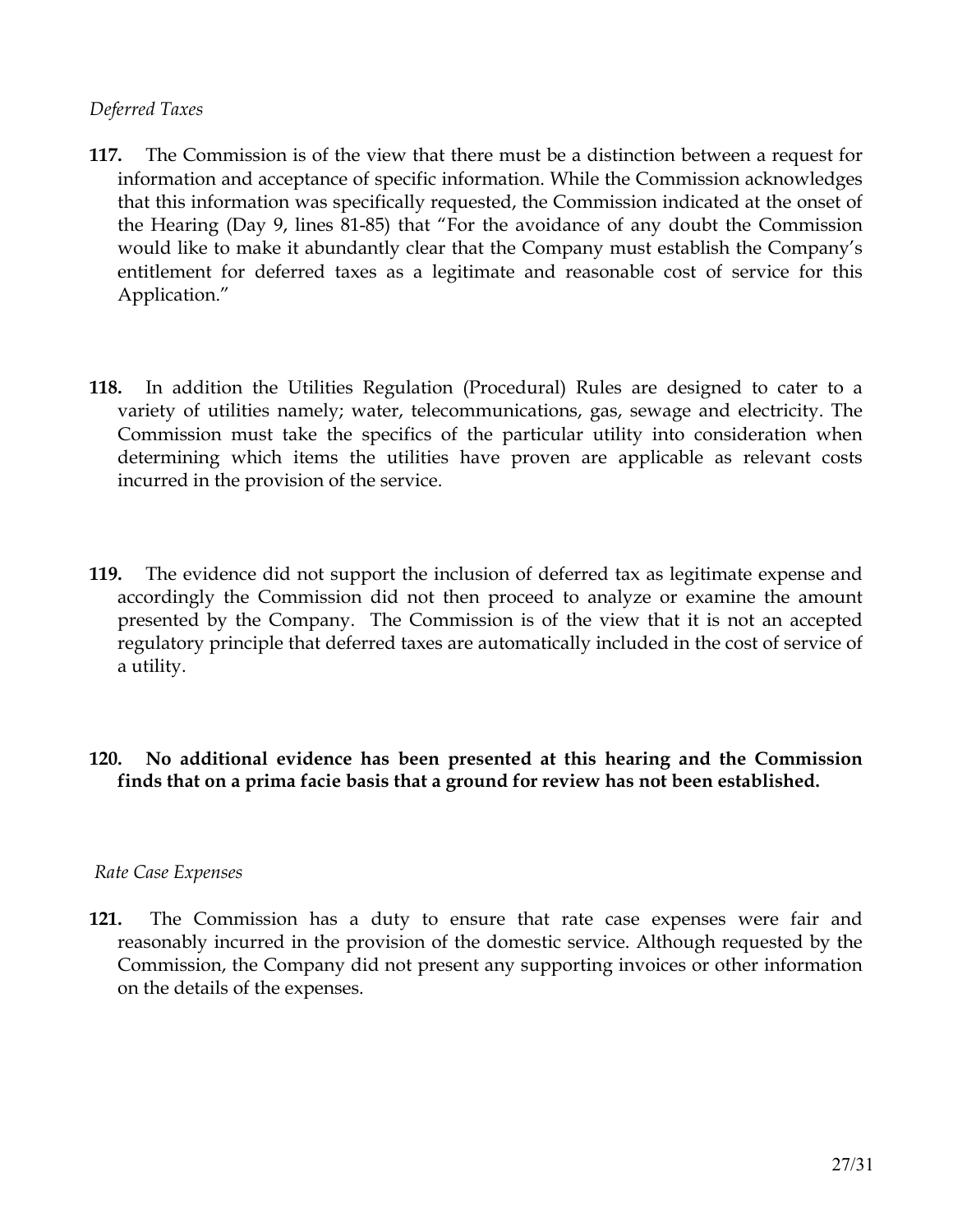- **122.** A breakdown of the rate case expenses was specifically requested by the Commission on day 5 lines 1021 - 1026 and was promised by Mr. Shorey at line 1048 - 1057. However, his supplementary affidavit at paragraph 13 and 14 provided no breakdown, merely a cumulative figure together with a historical recitation of the rate case allowances applied for rate cases from 1972 through 1998.
- **123.** The Commission is of the view that it did not ignore important regulatory principles by denying the Company any rate case expenses.
- **124.** In this review hearing the Company has not presented any evidence or sought to identify for the benefit of the Commission where in the evidence the information which shows the Commission fell into error lies. The Commission is therefore left with no alternative but to reject this ground as it was not provided with sufficient evidence to justify on a prima facie basis that an error occurred in law or in fact.

#### **Ground 12 of the Motion for Review**

 The Company argues that the Commission erred in law and in fact in considering the effect of CPE, and that CPE is irrelevant to the determination of the application.

## *Customer Premises Equipment (CPE)*

- **125.** The evidence of the Company's witness Mr. David Shorey was that the CPE was included in the rate base. In his evidence he noted that CPE was deregulated in October 2003 (day 4 pages 135 -136). The deregulation of CPE meant that the Company would no longer be receiving regulated revenue from the rental of CPE or incurring regulated costs related to its provision of CPE. This removal of CPE from the regulatory services would affect the revenue requirement of the domestic service.
- **126. While the Company has expressed its dissatisfaction with this Commission's finding it has not raised or established even on a prima facie basis that the Commission's finding amounted to an error of fact or law or that it raised an important matter of principle.**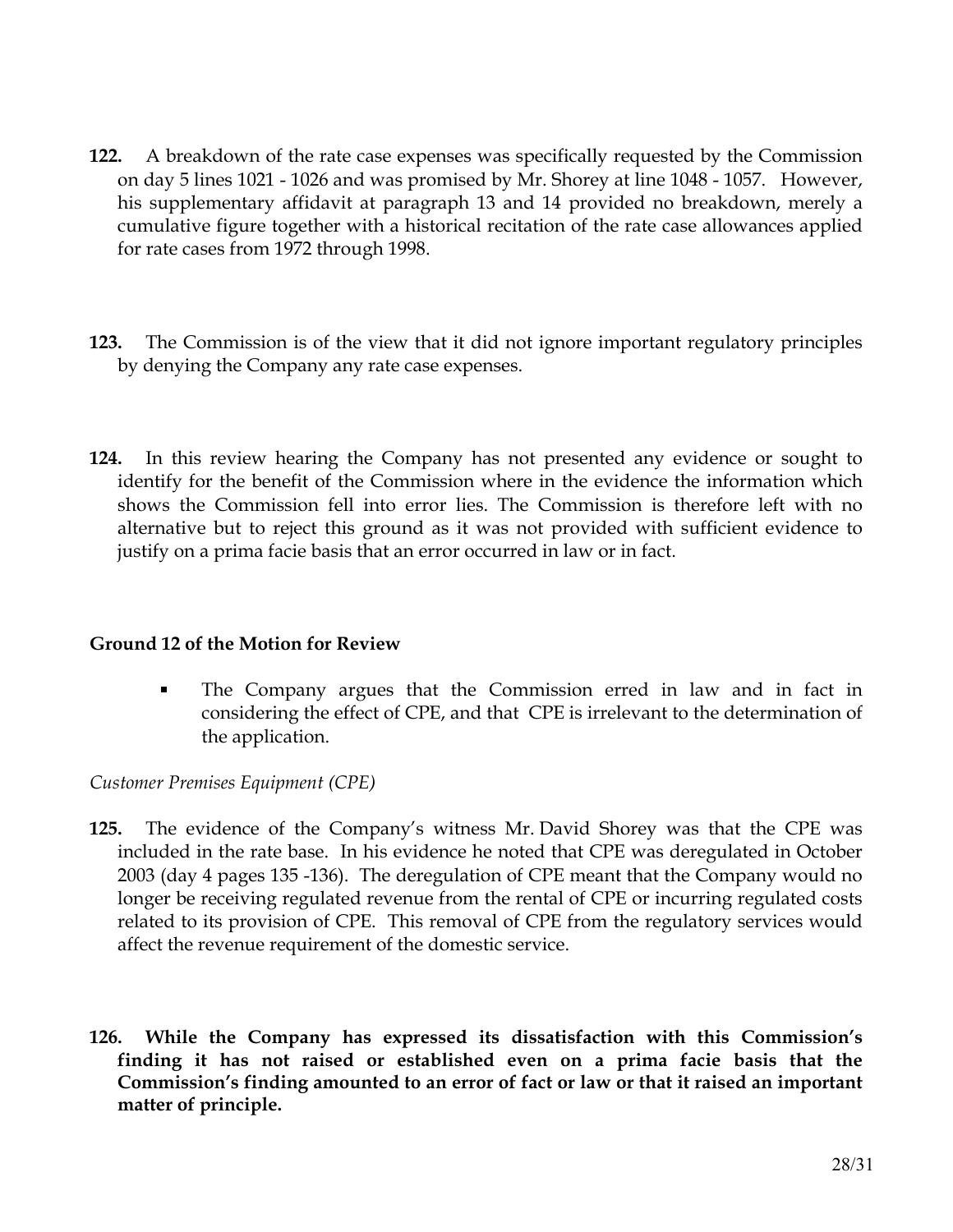#### **Ground 7 & 18 of the Motion for Review**

 The Company argues that the Commission misunderstood or misapplied certain aspects of the law relating to the Revenue Apportionment Order and section 15 (3) of the Utilities Regulation Act.

#### *Revenue Apportionment Order*

- **127.** There are a number of carriers providing and expected to provide national or local telecommunications services and or international and external telecommunications. The terms cannot at present be uniquely attributed to C&W (Barbados) Ltd.
- **128.** The revenue apportionment order was established in a monopoly telecommunications environment where Cable & Wireless was the only provider of national and external telecommunications. The Telecommunications Act section 114 (3) specifically provides that if the Barbados Revenue Apportionment Order 1989 is inconsistent with the Act it will not survive.
- **129.** With the amalgamation of the companies, CWBET and CWBARTEL, the continuation of the revenue apportionment order would amount to the Company being ordered to make a paper transfer from one cost centre to another within a single Company, and being directed to carry out a mere accounting reporting function vis a vis revenue.
- **130. Having considered all of the relevant legislation and the regulatory environment in Barbados, the Commission considered that its interpretation as stated in the Decision is correct. The Commission rejects this matter as a ground for review as it has not been shown on a prima facie basis that the Commission has erred in its finding in law or fact or that it can be considered that the Commission established an important matter of principle.**

*Section 15(3) - Ability of a second rate review within a year* 

**131.** If the original hearing had resulted in the Commission setting rates which were to be effective for a fixed period then section 15(3) would not permit a review.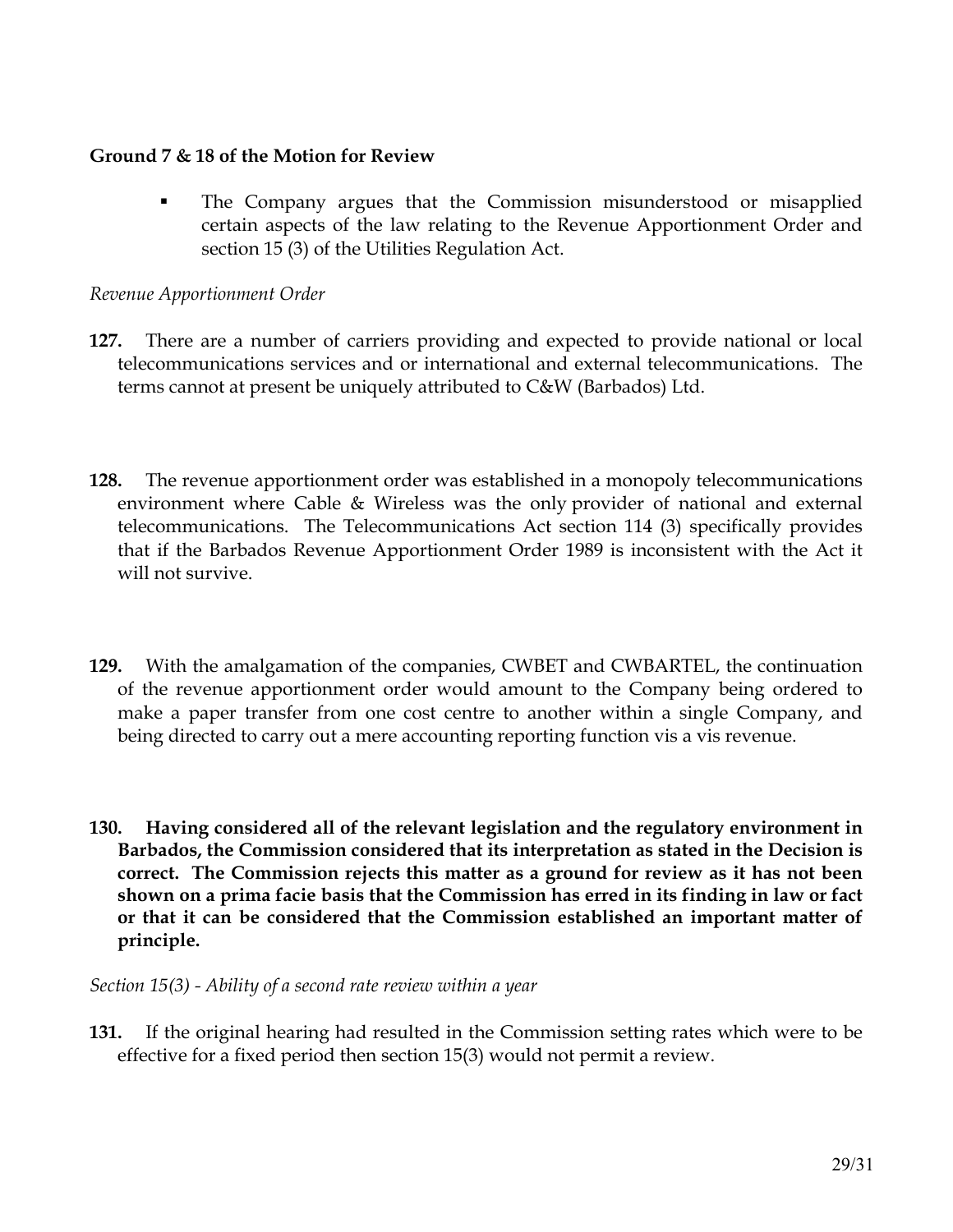**132. The Commission acknowledges there would be no contravention of the legislation if rates were not set to apply for a specific period. However having rejected the proposed tariff structure because of other shortcomings the Commission is of the view that this misstatement was not material to its decision and would not cause it to vary its decision.**

### **PART V - THE COMMISSION'S RULING**

- **133.** The Motion for Review has 28 grounds or 'reasons for review' however, the Commission finds that many of the reasons are redundant, while others can be categorised as being no more than complaints or requests. Much of the Company's written submission attempts to reassert its arguments presented at the original hearing, which were fully considered by the Commission in reaching its decision.
- **134.** The Commission is of the view that the Motion as presented and the arguments do not even support a review on a prima facie basis, nevertheless having the full submissions before it the Commission sought to give full consideration to them.
- **135.** The Commission generally considered the existence of an alleged error or the important principle being raised by the decision to be unsubstantiated on a prima facie basis for the following reasons which are summarised below:
	- Alleged errors were not adequately demonstrated or specified by reference to evidence to allow them to be assessed by the Commission.
	- Allegations of error were not substantiated by the evidence on the record of the original hearing.
	- The arguments were previously fully canvassed during the original hearing and were considered by the Commission in reaching its decision.
	- The burden of proof throughout was on the Company. It is not the responsibility of the Commission to request additional information ad infinitum.
	- Specific data elements critical to the application requested by the Commission were not provided and were deemed relevant by the Commission.
	- Arguments presented were inconsistent and seemingly contradictory with respect to the nature and extent of its application.